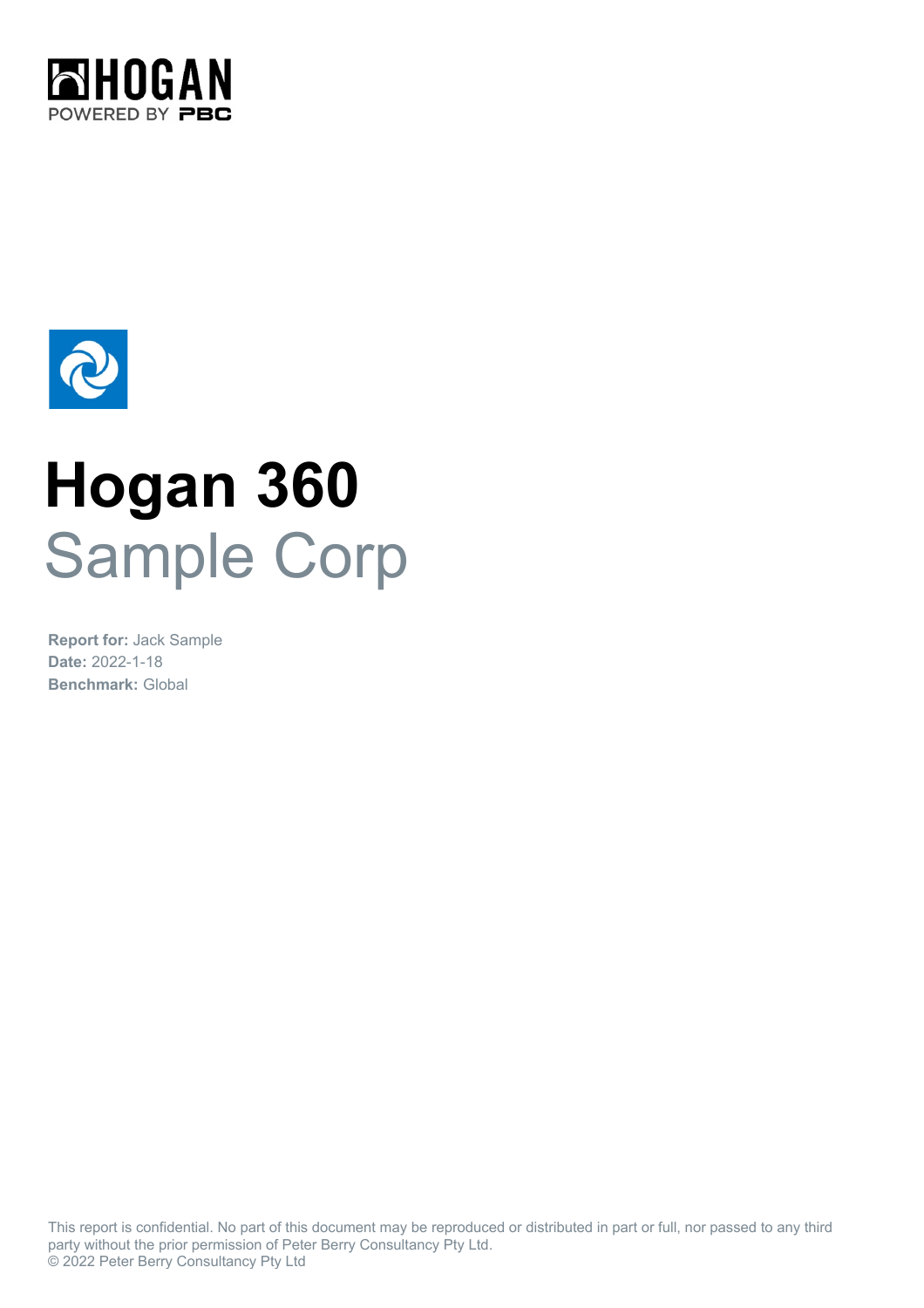### **Raters**

| Manager (Mgr)           |    |
|-------------------------|----|
| Peer (Peer)             |    |
| Direct Report (D Rep)   | 4  |
| Indirect Report (I Rep) | 2  |
| Self                    |    |
|                         |    |
| Total                   | 14 |



www.peterberry.com.au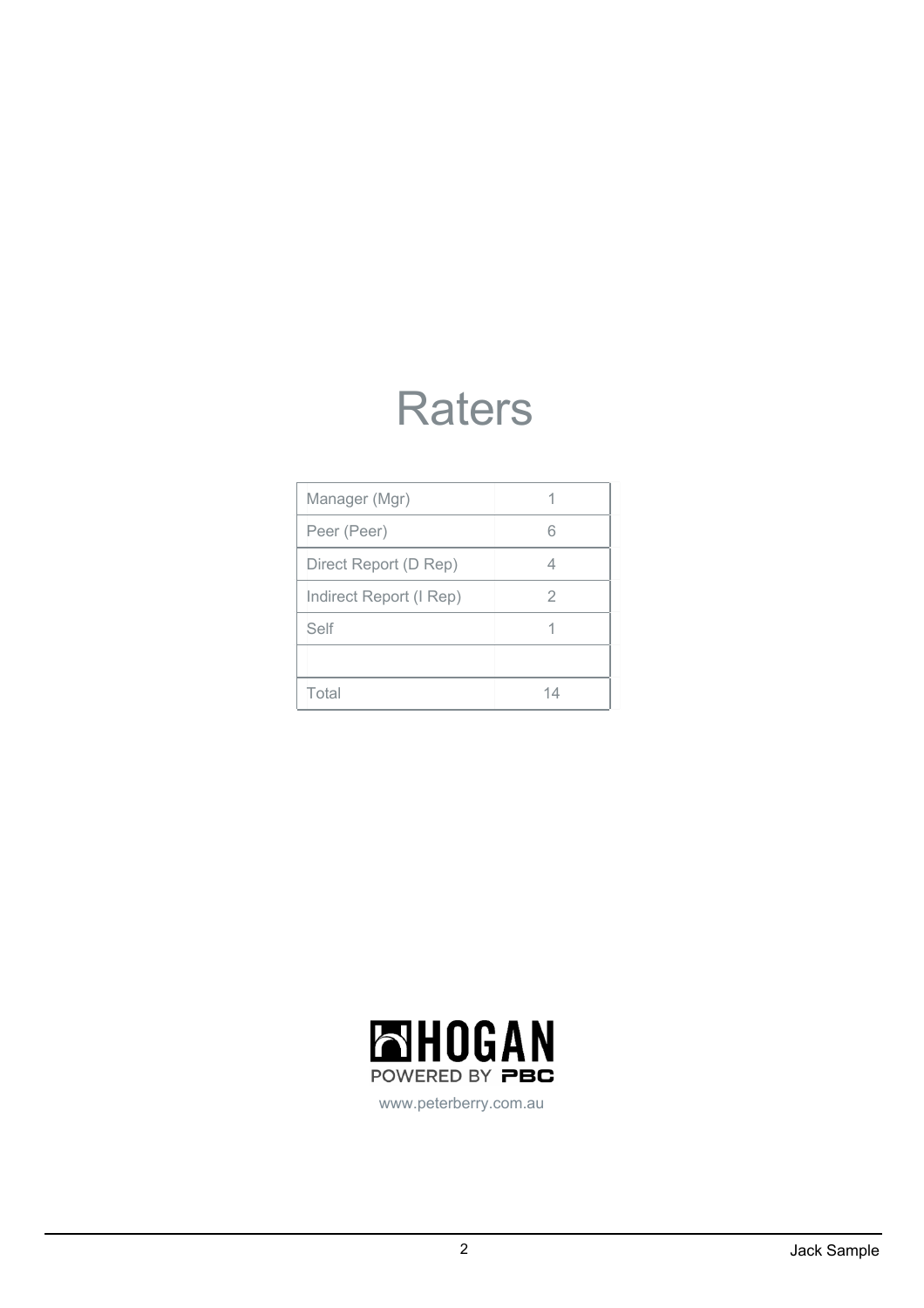### Sample Corp

#### **Reading and Interpreting Your Report**

The feedback in this report provides a valuable opportunity to receive feedback from your colleagues and celebrate your strengths. Receiving a 360 feedback report can be a personally rewarding experience.

To get the maximum benefit, you must track the themes and trends that are repeated as you read through the report. These frequently occurring items will represent your strengths and your opportunities to improve.

Remember that everyone has both strengths and opportunities to develop. Use this report to gain self-awareness about where you should focus your energy to make some changes in your work behaviours.

Use the development plan in this report to commit to forming new habits. Following up and monitoring your progress will ensure you find an effective way of moving forward.



#### **Name**

**Jack Sample**

**Score**

**6.0**

#### **Previous Hogan 360 Score**

**5.9**

**No. of Raters**

**13**

#### **Benchmarking your score**

By researching the results of thousands of managers, the benchmarking cutoffs are as follows:

| 10 <sup>th</sup> | 25 <sup>th</sup> | 50 <sup>th</sup> | 75 <sup>th</sup> | 90 <sup>th</sup> |
|------------------|------------------|------------------|------------------|------------------|
| percentile       | percentile       | percentile       | percentile       | percentile       |
| 5.0              | 5.3              | 5.1              | 5.9              |                  |

#### **Scoring System**

The rating scale ranges from one to seven (1 to 7) with an option for raters to indicate Not Applicable. The rating scale is anchored by the following examples:

- Does not describe this person at all 1
- Does not describe this person much 2
- Does not describe this person very well 3
- Describes this person somewhat 4
- Describes this person well 5
- Describes this person very well 6
- Describes this person exactly 7
- N/O Not applicable / Not observed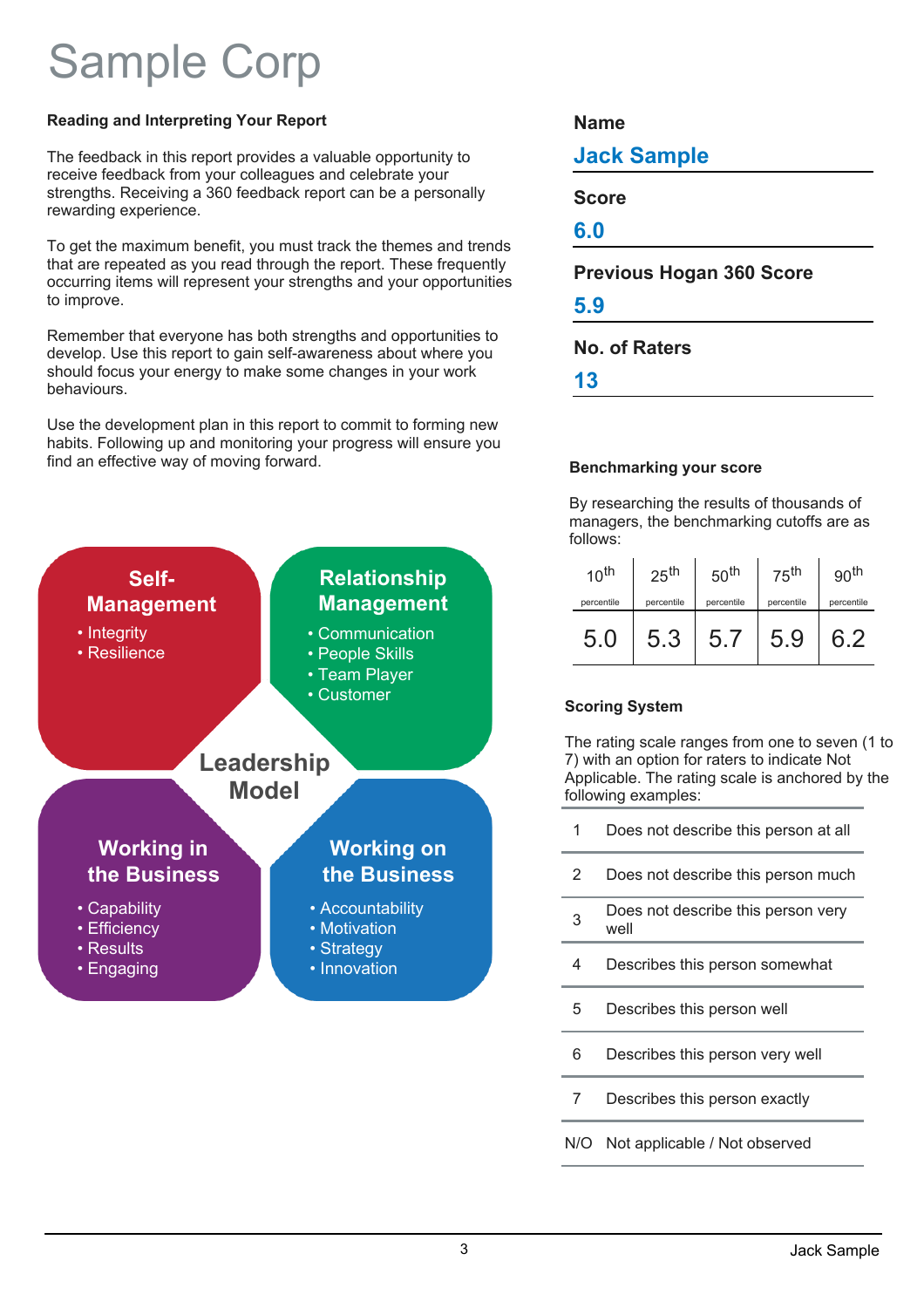## Overall Item Ratings

The rating form includes 50 items rated on a scale of 1 to 7 (see the rating scale on previous page). The table below contains the items in descending order. Read through them to identify any common themes among the highest and lowest rated items. The score is based on all who provided feedback, but does not include your self ratings.

| Rank           | Your<br><b>Score</b> | Prev.<br>Score | Global<br>Average<br>Score | Item                                                                                                |
|----------------|----------------------|----------------|----------------------------|-----------------------------------------------------------------------------------------------------|
| 1              | 6.7                  | 6.5            | 5.9                        | This person treats people with respect                                                              |
| $\overline{2}$ | 6.7                  | 6.9            | 6.1                        | This person is hardworking and has a good work ethic                                                |
| 3              | 6.5                  | 6.2            | 5.8                        | This person is always open and straightforward and communicates<br>honestly                         |
| 4              | 6.5                  | 6.1            | 5.8                        | This person has the passion to make a difference                                                    |
| 5              | 6.4                  | 6.3            | 5.6                        | This person manages emotions maturely and intelligently in stressful<br>situations                  |
| 6              | 6.4                  | 6.0            | 5.7                        | This person is assertive and energetic                                                              |
| 7              | 6.3                  | 6.2            | 6.0                        | This person behaves to very high ethical standards                                                  |
| 8              | 6.3                  | 5.9            | 5.9                        | This person completes work in a professional manner                                                 |
| 9              | 6.3                  | 6.3            | 5.8                        | This person brings a positive attitude to work                                                      |
| 10             | 6.2                  | 6.1            | 5.8                        | This person consistently applies our organisation's policies to avoid<br>double standards           |
| 11             | 6.2                  | 6.5            | 5.7                        | This person is polite and considerate, never rude or abrasive                                       |
| 12             | 6.2                  | 6.5            | 5.6                        | This person builds trust and loyalty with others                                                    |
| 13             | 6.2                  | 6.1            | 5.9                        | This person has the right knowledge and ability to be very effective                                |
| 14             | 6.2                  | 6.2            | 5.6                        | This person treats people fairly and without favouritism                                            |
| 15             | 6.2                  | 6.3            | 5.6                        | This person is calm and even tempered, not volatile or moody                                        |
| 16             | 6.2                  | 6.1            | 5.4                        | This person has high self-awareness around personal improvement<br>opportunities                    |
| 17             | 6.2                  | 6.2            | 5.6                        | This person is always friendly, warm and thoughtful in relationships with<br>others                 |
| 18             | 6.2                  | 5.8            | 5.9                        | This person has the right industry experience to be very effective                                  |
| 19             | 6.1                  | 5.9            | 5.7                        | This person presents ideas and concepts clearly while speaking                                      |
| 20             | 6.1                  | 5.9            | 5.5                        | This person encourages those working in different areas to pull<br>together to achieve common goals |
| 21             | 6.1                  | 6.1            | 5.8                        | This person performs to a high standard on challenging assignments                                  |
| 22             | 6.1                  | 5.8            | 5.7                        | This person consistently delivers good results                                                      |
| 23             | 6.1                  | 5.9            | 5.6                        | This person always looks for improvement opportunities and to deliver<br>better results             |
| 24             | 6.0                  | 5.9            | 5.5                        | This person's behaviour provides a positive role model for others                                   |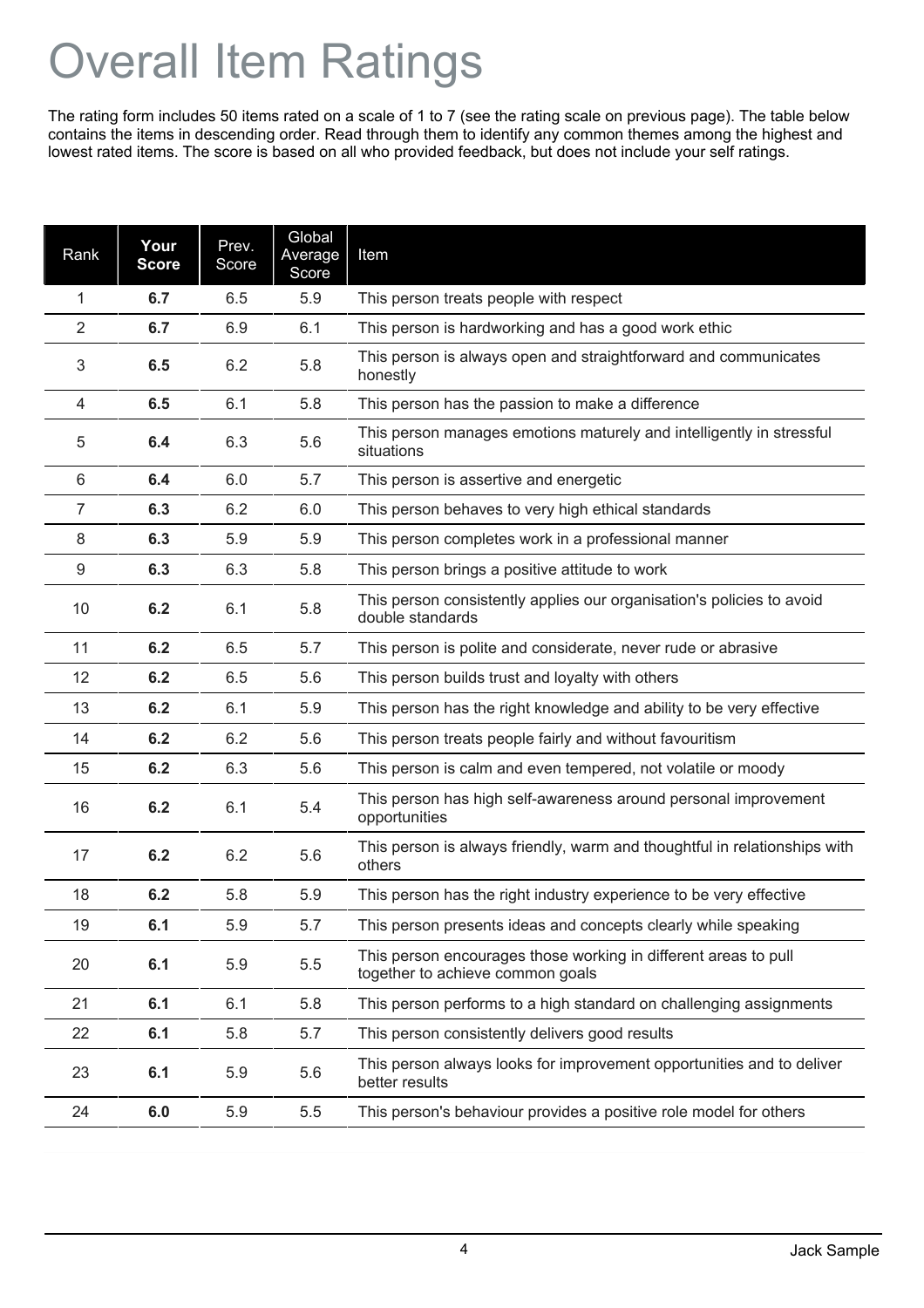| Rank | Your<br><b>Score</b> | Prev.<br>Score | Global<br>Average<br>Score | Item                                                                                                              |
|------|----------------------|----------------|----------------------------|-------------------------------------------------------------------------------------------------------------------|
| 25   | 6.0                  | 6.2            | 5.5                        | This person makes people feel valued                                                                              |
| 26   | 6.0                  | 5.7            | 5.5                        | This person appropriately shares resources, knowledge and time                                                    |
| 27   | 6.0                  | 5.7            | 5.5                        | This person thinks long-term about new opportunities                                                              |
| 28   | 5.9                  | 6.1            | 5.6                        | This person has very good communication skills                                                                    |
| 29   | 5.9                  | 6.1            | 5.4                        | This person has excellent people skills                                                                           |
| 30   | 5.9                  | 5.8            | 5.6                        | This person holds people accountable to the organisation's values and<br>expectations                             |
| 31   | 5.8                  | 5.9            | 5.4                        | This person has strong influencing and negotiation skills                                                         |
| 32   | 5.8                  | 5.9            | 5.5                        | This person shares information and keeps people informed                                                          |
| 33   | 5.8                  | 6.1            | 5.4                        | This person builds very strong relationships with others                                                          |
| 34   | 5.8                  | 5.7            | 5.7                        | This person is enthusiastic about improving customer service                                                      |
| 35   | 5.8                  | 5.7            | 5.3                        | This person works hard to improve morale                                                                          |
| 36   | 5.8                  | 6.1            | 5.4                        | This person helps create a positive working environment that<br>encourages people to work to their full potential |
| 37   | 5.8                  | 6.1            | 5.4                        | This person often suggests new and original ideas                                                                 |
| 38   | 5.8                  | 5.4            | 5.6                        | This person has taken initiatives to promote a customer service focus in<br>his/her work area                     |
| 39   | 5.8                  | 5.4            | 5.6                        | This person produces high-quality and error-free work                                                             |
| 40   | 5.8                  | 5.7            | 5.5                        | This person sets high expectations for performance and performance<br>improvement                                 |
| 41   | 5.8                  | 5.4            | 5.5                        | This person uses customer feedback to drive improved performance                                                  |
| 42   | 5.8                  | 5.4            | 5.6                        | This person is very effective in setting and managing his/her work<br>priorities                                  |
| 43   | 5.8                  | 5.6            | 5.5                        | This person is very competitive and driven                                                                        |
| 44   | 5.7                  | 5.7            | 5.2                        | This person is very effective in setting long-term stretch goals                                                  |
| 45   | 5.7                  | 5.4            | 5.5                        | This person holds others accountable for completing their work                                                    |
| 46   | 5.7                  | 5.5            | 5.2                        | This person is effective in coaching and developing others                                                        |
| 47   | 5.7                  | 5.6            | 5.3                        | This person promotes and communicates a long-term vision for our<br>organisation                                  |
| 48   | 5.5                  | 5.5            | 5.5                        | This person effectively uses goals and performance indicators to drive<br>improved performance                    |
| 49   | 5.5                  | 5.1            | 5.5                        | This person has very effective time management and organisational<br>skills                                       |
| 50   | 5.2                  | 5.2            | 5.2                        | This person recognises and challenges poor performance in others                                                  |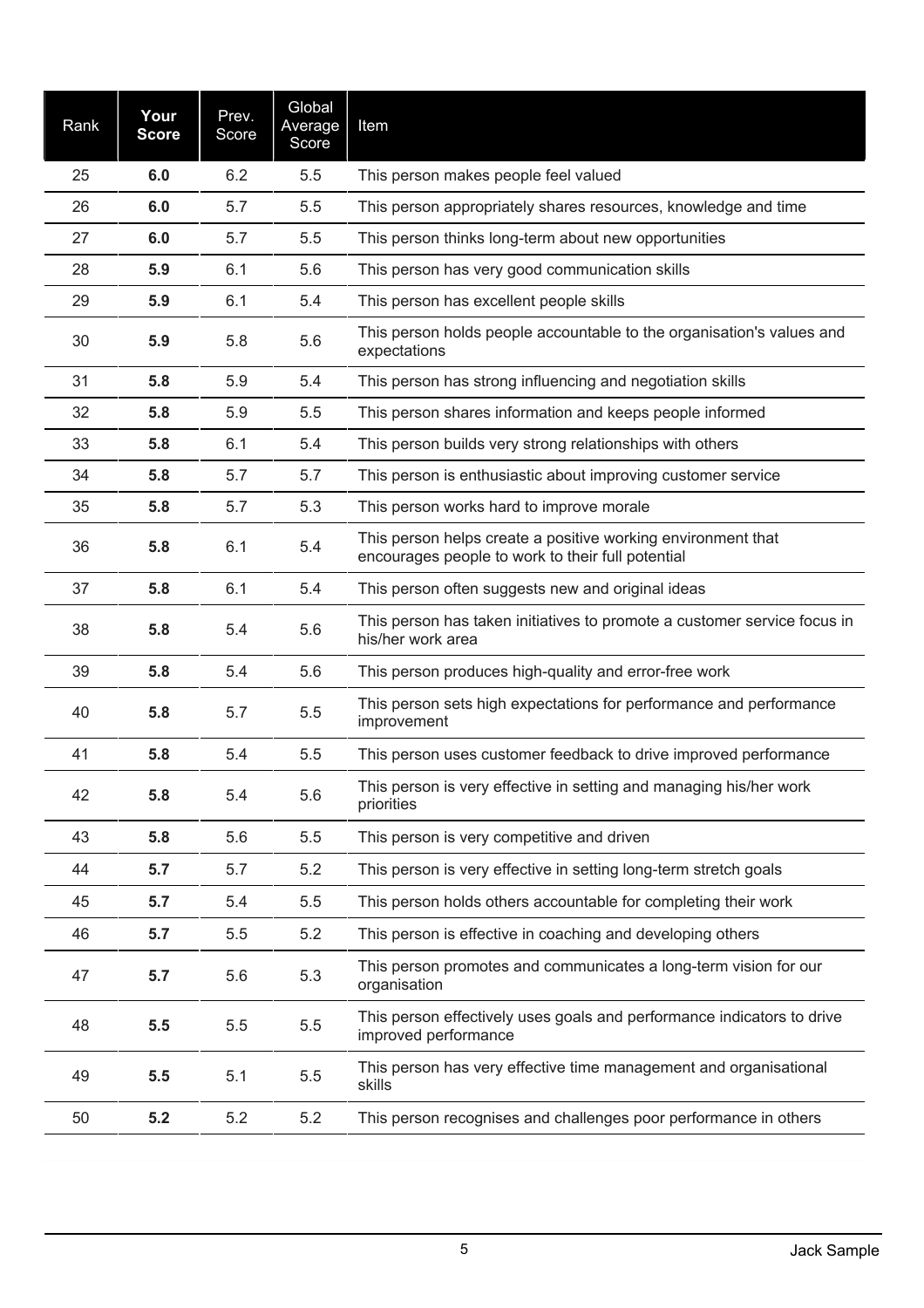### Leadership Competencies

Each of the questions in the previous section is linked to one of the four leadership quadrants.



*Self-Management* refers to personal awareness, self-regulation, stress management, resilience, transparency and authenticity. It describes the process of managing one's emotions maturely to achieve the best outcomes. It may require positive self-talk and recovery periods to fuel peak performance in turbulent times and avoiding burn out. Successful self-management requires management of yourself and taking care of your brand and reputation.

*Relationship Management* refers to the ability to achieve better results through better relationships. It is about getting along with others in order to get ahead. It can involve the ability to build trusting, loyal relationships with stakeholders to support retention and performance. Successful relationship management requires recognition that your own level of performance relies on the performance of your team, which in turn relies on their engagement.

*Working in the Business* refers to having the experience, capability and efficiency to consistently deliver great results. It requires having the energy, passion and competitive drive to stay in the performance zone. Success in this area can involve smarter prioritisation of work, more delegation, better time management and more effective goal setting. It is about achieving service and operational excellence in a timely, efficient manner.

*Working on the Business* refers to adding extra value through innovation and strategic planning, and building motivated, accountable teams. Success in this area can involve long-term planning to achieve competitive advantage and delivering results through high-performing cultures. Leading change requires spending more time on the business, having a planning cycle, conducting regular planning reviews, and challenging poor performers.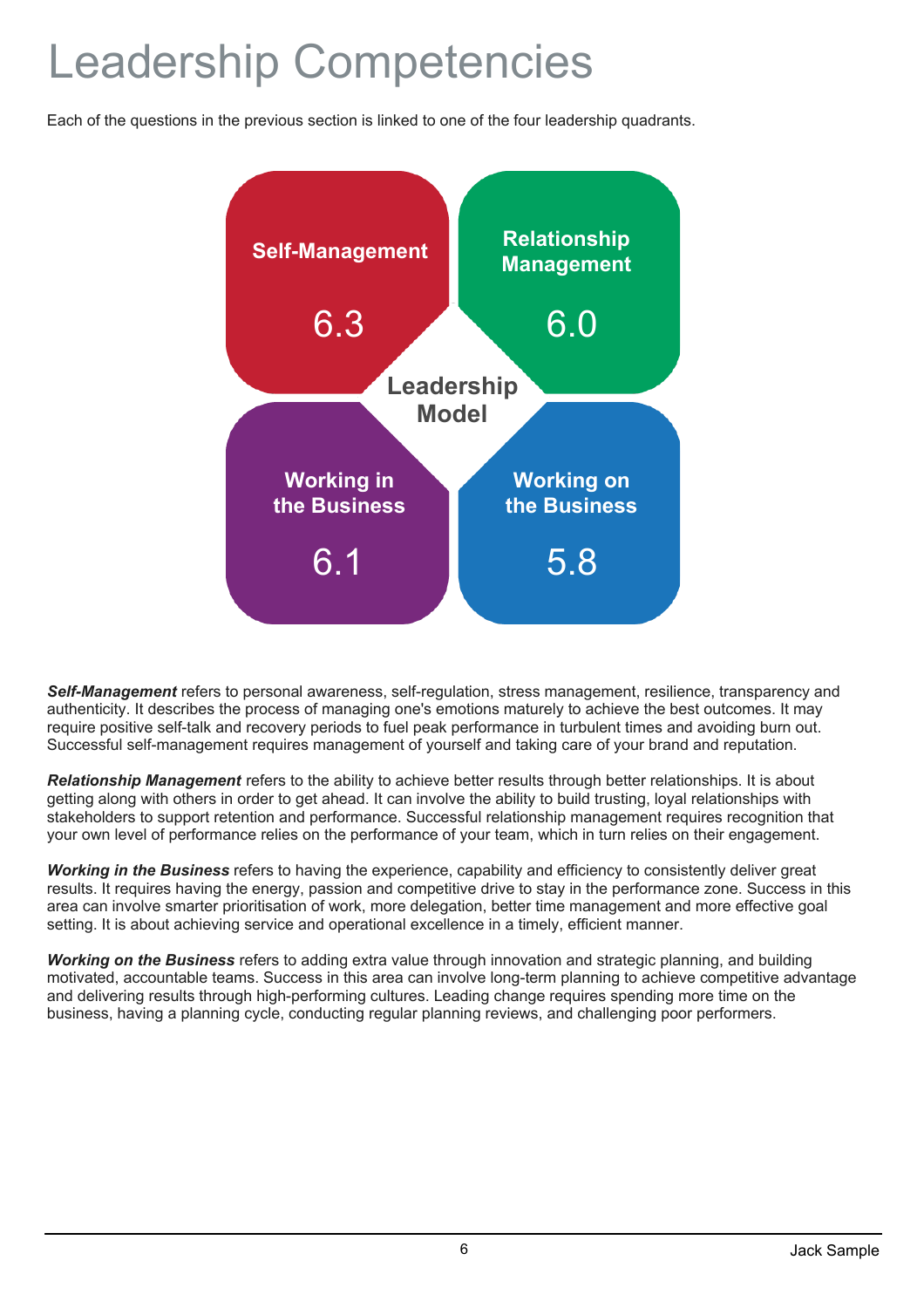### Competency Combinations

Your combined scores for Self-Management and Relationship Management form a Behavioural Competencies score. Similarly, the combined scores for Working in the Business and Working on the Business form the Business Competencies score.



The Behavioural Competencies combination describes the use of emotional intelligence (EQ) to professionally manage oneself and relate appropriately to others to get the best outcomes from teams and stakeholders. High scorers typically demonstrate emotional resilience and strong interpersonal skills to improve results through better relationships. It requires stable, sustainable relationships to stay in the performance zone and avoid derailment.



The Business Competencies combination describes the use of cognitive capability (IQ) to get the right balance between working in (operational) and on (strategic) the business to optimize day-to-day and longer-term results. High scorers typically demonstrate both the technical ability to deliver service and operational excellence as well as strategic insight to drive the bigger picture. It requires a strategic focus to deliver great results through high-performing cultures.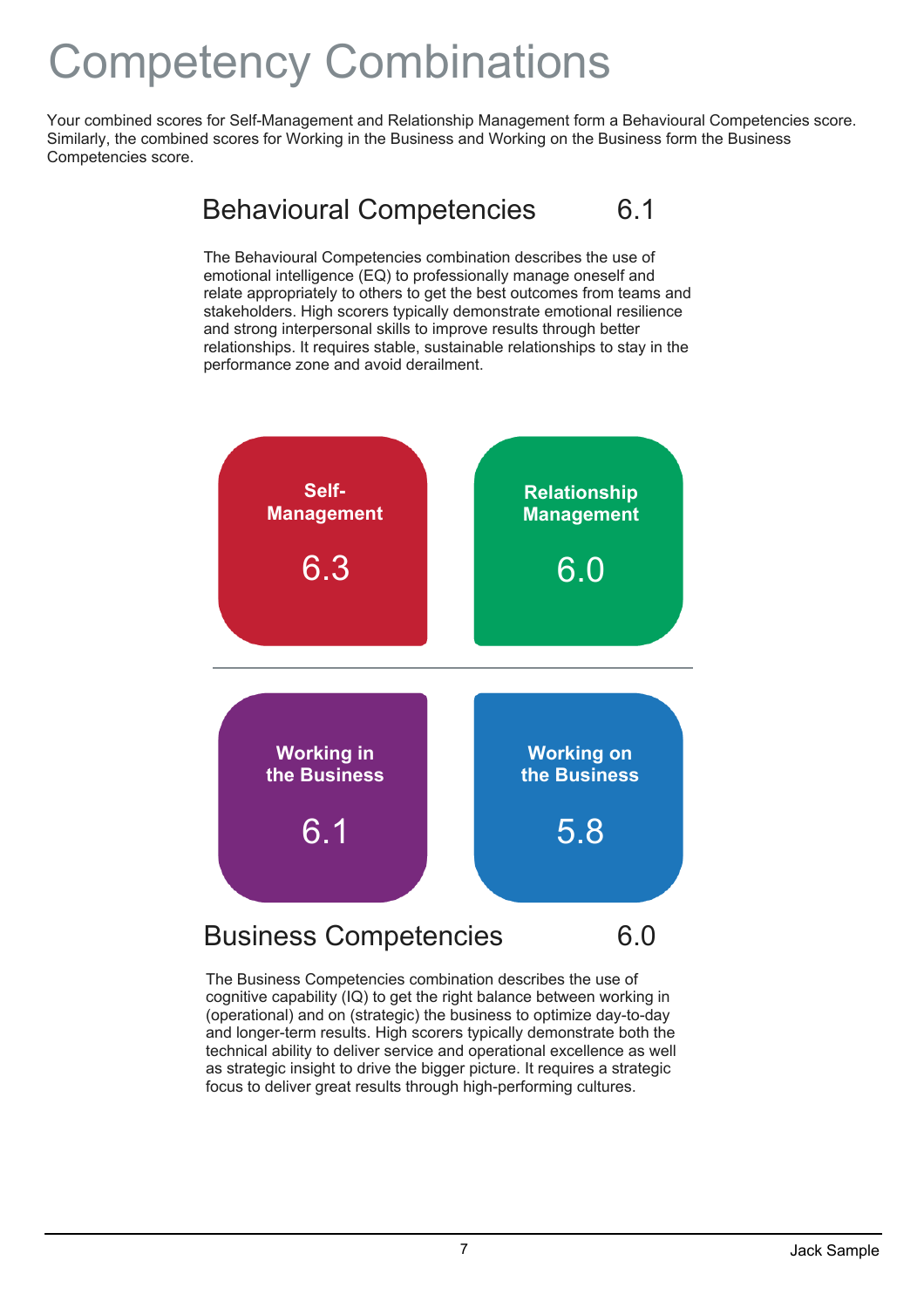### Competency Combinations

Your combined scores for Self-Management and Working in the Business form a Management Competencies score. Similarly, the combined scores for Relationship Management and Working on the Business form a Leadership Competencies Score.

### Example 19 and the Competencies<br>
Competencies 6.2 Competencies 5.9 Management



The Management Competencies combination describes the world of the day-to-day manager where integrity and resilience are required to maximise capability, efficiency and positivity to deliver sound results. High scorers typically achieve service and operational excellence in a timely and efficient manner and are held accountable for performance by measurement.

## Leadership

The Leadership Competencies combination describes the bigger-picture world of the leader who makes time to create stakeholder engagement around strategic goals. High scorers typically build trusting, loyal relationships and motivate others to achieve the strategic agenda. It is about partnerships delivering innovation and peak performance.

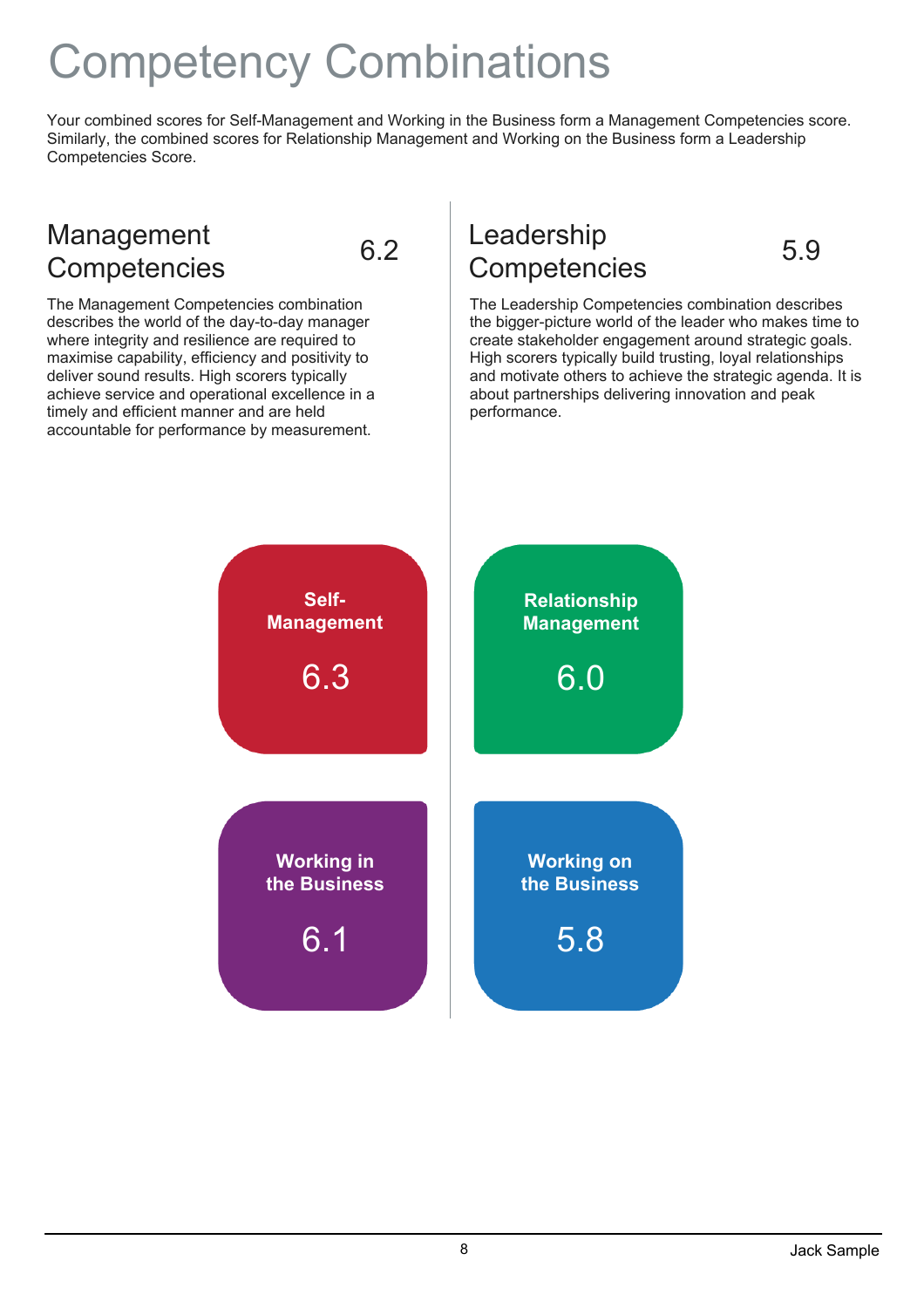### Leadership Competencies

The graph below displays your score on the four leadership competencies and their respective subthemes.

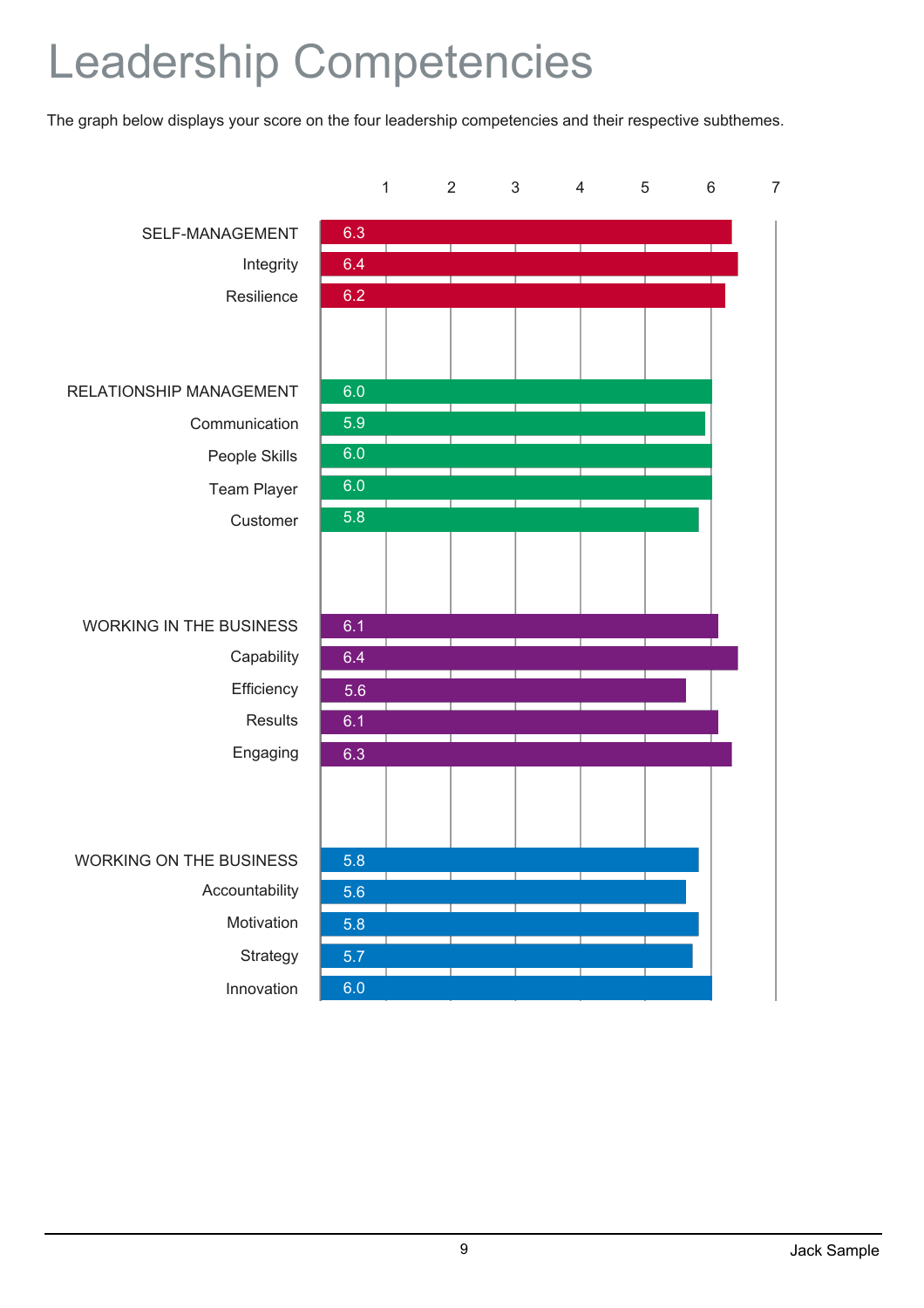### Self-Management

| Overall | Mgr | Peer | D Rep | I Rep | <b>Self</b> | <b>Themes and Questions</b>                                                               |
|---------|-----|------|-------|-------|-------------|-------------------------------------------------------------------------------------------|
| 6.3     | 6.3 | 6.0  | 6.6   | 6.7   | 6.2         | <b>SELF-MANAGEMENT</b>                                                                    |
| 6.4     | 6.2 | 6.2  | 6.6   | 6.6   | 5.8         | Integrity                                                                                 |
| 6.7     | 6.0 | 6.5  | 7.0   | 7.0   | 7.0         | This person treats people with respect                                                    |
| 6.3     | 6.0 | 6.3  | 6.5   | 6.0   | 5.0         | This person behaves to very high ethical standards                                        |
| 6.5     | 7.0 | 6.2  | 6.8   | 7.0   | 5.0         | This person is always open and straightforward and<br>communicates honestly               |
| 6.2     | 5.0 | 6.0  | 6.5   | 6.5   | 6.0         | This person treats people fairly and without favouritism                                  |
| 6.2     | 7.0 | 6.0  | 6.3   | 6.5   | 6.0         | This person consistently applies our organisation's policies<br>to avoid double standards |
| 6.2     | 6.5 | 5.8  | 6.5   | 6.8   | 6.8         | Resilience                                                                                |
| 6.2     | 7.0 | 5.7  | 6.5   | 7.0   | 7.0         | This person is polite and considerate, never rude or<br>abrasive                          |
| 6.2     | 6.0 | 6.0  | 6.0   | 7.0   | 7.0         | This person is calm and even tempered, not volatile or<br>moody                           |
| 6.2     | 6.0 | 5.7  | 6.8   | 6.5   | 7.0         | This person has high self-awareness around personal<br>improvement opportunities          |
| 6.4     | 7.0 | 6.0  | 6.8   | 6.5   | 6.0         | This person manages emotions maturely and intelligently<br>in stressful situations        |

Scores from Self Ratings and Manager Ratings, where applicable, are always shown if a response was given. However, to protect anonymity, scores from other rater groups are only shown when there were two or more responses. If there were less than two responses, N/R is shown.

Should blank cells appear in the report, it means that no raters entered a score for this item.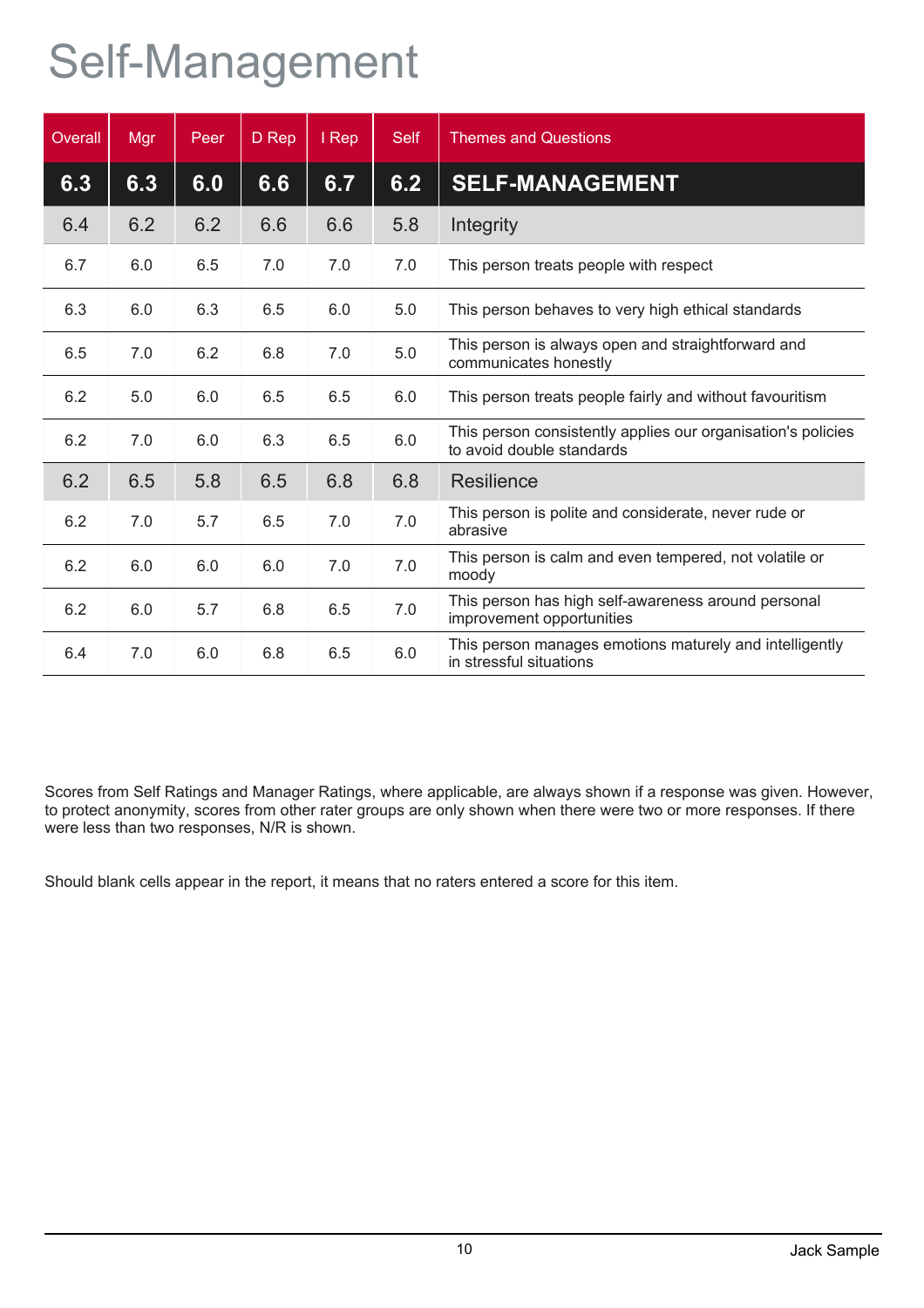## Relationship Management

| Overall | Mgr | Peer | D Rep | I Rep | <b>Self</b> | <b>Themes and Questions</b>                                                                         |
|---------|-----|------|-------|-------|-------------|-----------------------------------------------------------------------------------------------------|
| 6.0     | 5.7 | 5.8  | 6.2   | 6.3   | 6.5         | <b>RELATIONSHIP MANAGEMENT</b>                                                                      |
| 5.9     | 5.8 | 5.8  | 6.1   | 6.1   | 6.5         | Communication                                                                                       |
| 6.1     | 6.0 | 5.8  | 6.5   | 6.0   | 7.0         | This person presents ideas and concepts clearly while<br>speaking                                   |
| 5.9     | 6.0 | 5.8  | 6.0   | 6.0   | 7.0         | This person has very good communication skills                                                      |
| 5.8     | 5.0 | 5.7  | 6.3   | 6.0   | 6.0         | This person has strong influencing and negotiation skills                                           |
| 5.8     | 6.0 | 5.7  | 5.8   | 6.5   | 6.0         | This person shares information and keeps people informed                                            |
| 6.0     | 5.8 | 5.7  | 6.3   | 6.5   | 7.0         | <b>People Skills</b>                                                                                |
| 6.0     | 6.0 | 5.8  | 6.3   | 6.0   | 7.0         | This person's behaviour provides a positive role model for<br>others                                |
| 5.9     | 6.0 | 5.3  | 6.5   | 6.5   | 7.0         | This person has excellent people skills                                                             |
| 6.0     | 5.0 | 5.7  | 6.3   | 7.0   | 7.0         | This person makes people feel valued                                                                |
| 6.2     | 6.0 | 6.0  | 6.3   | 6.5   | 7.0         | This person is always friendly, warm and thoughtful in<br>relationships with others                 |
| 6.0     | 6.0 | 5.7  | 6.3   | 6.5   | 7.0         | <b>Team Player</b>                                                                                  |
| 6.2     | 7.0 | 5.8  | 6.5   | 6.5   | 7.0         | This person builds trust and loyalty with others                                                    |
| 6.0     | 6.0 | 5.5  | 6.3   | 7.0   | 7.0         | This person appropriately shares resources, knowledge<br>and time                                   |
| 6.1     | 5.0 | 5.8  | 6.5   | 6.5   | 7.0         | This person encourages those working in different areas to<br>pull together to achieve common goals |
| 5.8     | 6.0 | 5.7  | 6.0   | 6.0   | 7.0         | This person builds very strong relationships with others                                            |
| 5.8     | 5.3 | 5.9  | 5.8   | 5.8   | 5.0         | Customer                                                                                            |
| 5.8     | 6.0 | 5.8  | 6.0   | 5.5   | $5.0\,$     | This person is enthusiastic about improving customer<br>service                                     |
| 5.8     | 5.0 | 6.0  | 5.7   | 6.0   | 5.0         | This person has taken initiatives to promote a customer<br>service focus in his/her work area       |
| 5.8     | 5.0 | 5.8  | 5.7   | 6.0   | $5.0\,$     | This person uses customer feedback to drive improved<br>performance                                 |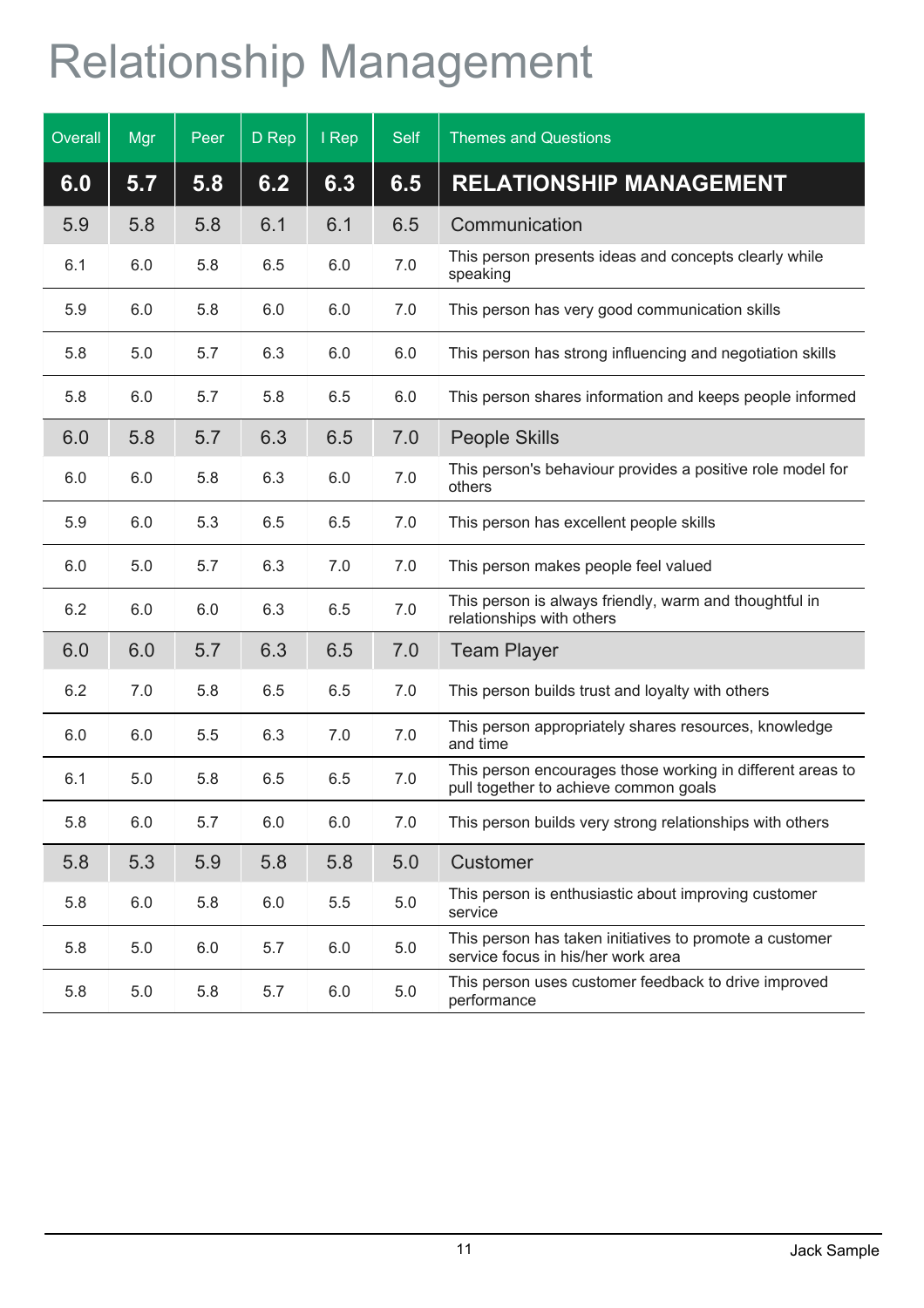## Working in the Business

| Overall | Mgr | Peer | D Rep | I Rep | <b>Self</b> | <b>Themes and Questions</b>                                                                    |
|---------|-----|------|-------|-------|-------------|------------------------------------------------------------------------------------------------|
| 6.1     | 6.0 | 5.8  | 6.3   | 6.4   | 6.0         | <b>WORKING IN THE BUSINESS</b>                                                                 |
| 6.4     | 6.3 | 6.1  | 6.5   | 7.0   | 6.7         | Capability                                                                                     |
| 6.7     | 7.0 | 6.3  | 7.0   | 7.0   | 7.0         | This person is hardworking and has a good work ethic                                           |
| 6.2     | 6.0 | 5.8  | 6.5   | 7.0   | 6.0         | This person has the right knowledge and ability to be very<br>effective                        |
| 6.2     | 6.0 | 6.0  | 6.0   | 7.0   | 7.0         | This person has the right industry experience to be very<br>effective                          |
| 5.6     | 5.3 | 5.6  | 5.8   | 5.4   | 4.0         | <b>Efficiency</b>                                                                              |
| 5.5     | 5.0 | 5.3  | 6.0   | 5.5   | 4.0         | This person has very effective time management and<br>organisational skills                    |
| 5.8     | 6.0 | 5.7  | 6.0   | 5.5   | 4.0         | This person is very effective in setting and managing<br>his/her work priorities               |
| 5.5     | 5.0 | 5.8  | 5.5   | 5.0   | 4.0         | This person effectively uses goals and performance<br>indicators to drive improved performance |
| 6.1     | 6.0 | 5.8  | 6.3   | 6.5   | 6.0         | <b>Results</b>                                                                                 |
| 6.3     | 6.0 | 6.0  | 6.8   | 6.5   | 6.0         | This person completes work in a professional manner                                            |
| 6.1     | 6.0 | 5.8  | 6.0   | 7.0   | 7.0         | This person performs to a high standard on challenging<br>assignments                          |
| 6.1     | 6.0 | 5.8  | 6.3   | 6.5   | 6.0         | This person consistently delivers good results                                                 |
| 5.8     | 6.0 | 5.5  | 6.3   | 6.0   | 5.0         | This person produces high-quality and error-free work                                          |
| 6.3     | 6.3 | 5.9  | 6.6   | 6.6   | 7.0         | Engaging                                                                                       |
| 6.3     | 7.0 | 6.0  | 6.3   | 7.0   | 7.0         | This person brings a positive attitude to work                                                 |
| 6.5     | 7.0 | 6.2  | 6.8   | 7.0   | 7.0         | This person has the passion to make a difference                                               |
| 6.4     | 6.0 | 6.2  | 6.8   | 6.5   | 7.0         | This person is assertive and energetic                                                         |
| 5.8     | 5.0 | 5.3  | 6.7   | 6.0   | $7.0$       | This person is very competitive and driven                                                     |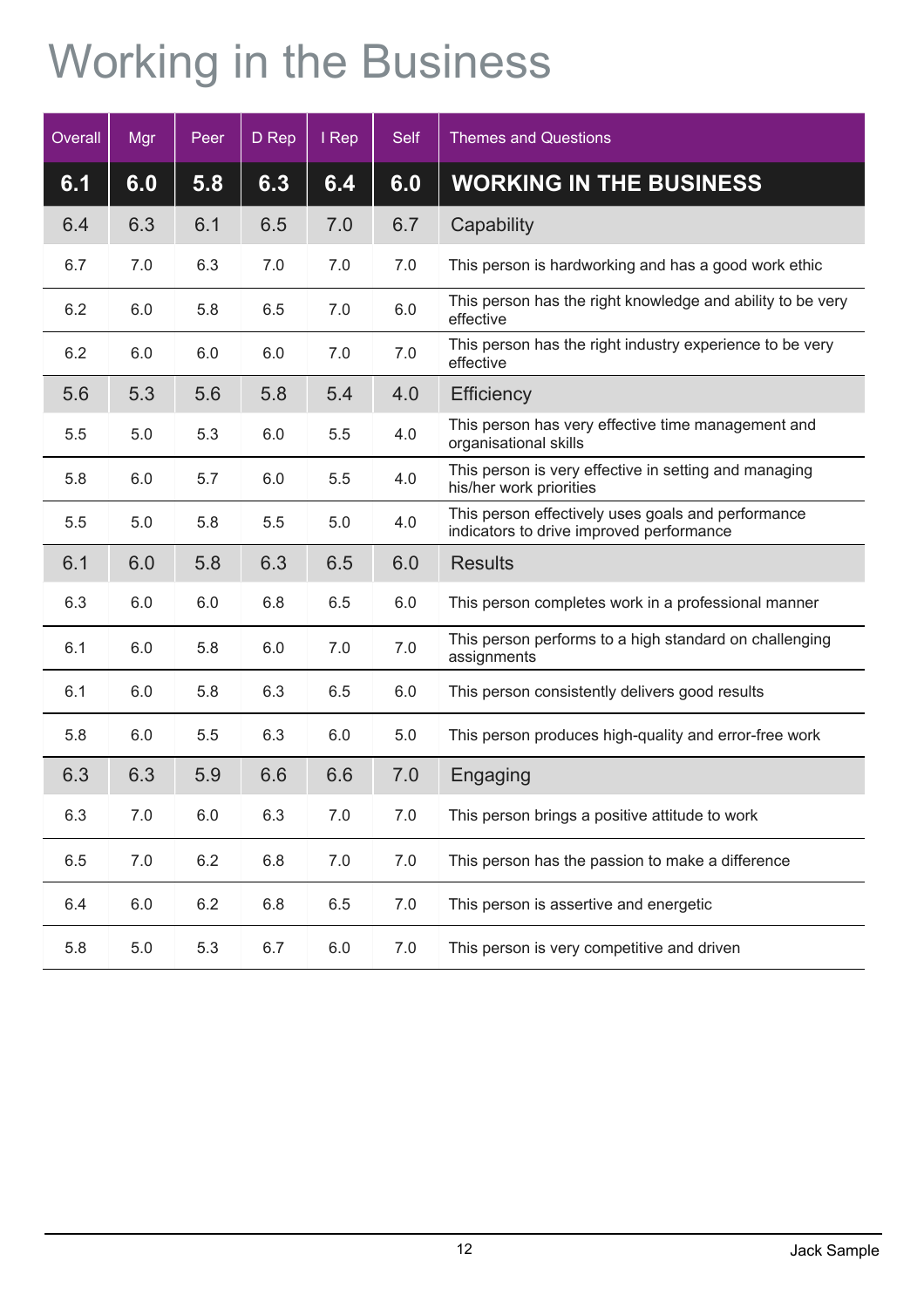## Working on the Business

| Overall | Mgr | Peer | D Rep | I Rep | Self  | <b>Themes and Questions</b>                                                                                       |
|---------|-----|------|-------|-------|-------|-------------------------------------------------------------------------------------------------------------------|
| 5.8     | 4.9 | 5.6  | 6.1   | 6.3   | 5.8   | <b>WORKING ON THE BUSINESS</b>                                                                                    |
| 5.6     | 4.7 | 5.4  | 6.1   | 6.0   | 5.0   | Accountability                                                                                                    |
| 5.7     | 5.0 | 5.3  | 6.3   | 6.0   | $5.0$ | This person holds others accountable for completing their<br>work                                                 |
| 5.9     | 5.0 | 5.8  | 6.3   | 6.0   | 5.0   | This person holds people accountable to the organisation's<br>values and expectations                             |
| 5.2     | 4.0 | 5.2  | 5.7   |       | 5.0   | This person recognises and challenges poor performance<br>in others                                               |
| 5.8     | 5.0 | 5.6  | 6.1   | 6.3   | 7.0   | Motivation                                                                                                        |
| 5.8     | 5.0 | 5.7  | 6.3   | 6.0   | 7.0   | This person works hard to improve morale                                                                          |
| 5.8     | 5.0 | 5.5  | 6.3   | 6.5   | 7.0   | This person helps create a positive working environment<br>that encourages people to work to their full potential |
| 5.7     | 5.0 | 5.5  | 5.8   | 6.5   | 7.0   | This person is effective in coaching and developing others                                                        |
| 5.7     | 4.7 | 5.5  | 6.2   | 6.2   | 5.7   | <b>Strategy</b>                                                                                                   |
| 5.7     | 5.0 | 5.4  | 6.3   | 6.0   | 5.0   | This person is very effective in setting long-term stretch<br>goals                                               |
| 5.8     | 5.0 | 5.5  | 6.3   | 6.5   | 7.0   | This person sets high expectations for performance and<br>performance improvement                                 |
| 5.7     | 4.0 | 5.6  | 6.0   | 6.0   | 5.0   | This person promotes and communicates a long-term<br>vision for our organisation                                  |
| 6.0     | 5.3 | 5.9  | 6.0   | 6.5   | 5.3   | Innovation                                                                                                        |
| 6.1     | 6.0 | 6.0  | 6.3   | 6.0   | 6.0   | This person always looks for improvement opportunities<br>and to deliver better results                           |
| 5.8     | 5.0 | 5.8  | 5.8   | 6.5   | 6.0   | This person often suggests new and original ideas                                                                 |
| 6.0     | 5.0 | 5.8  | 6.0   | 7.0   | 4.0   | This person thinks long-term about new opportunities                                                              |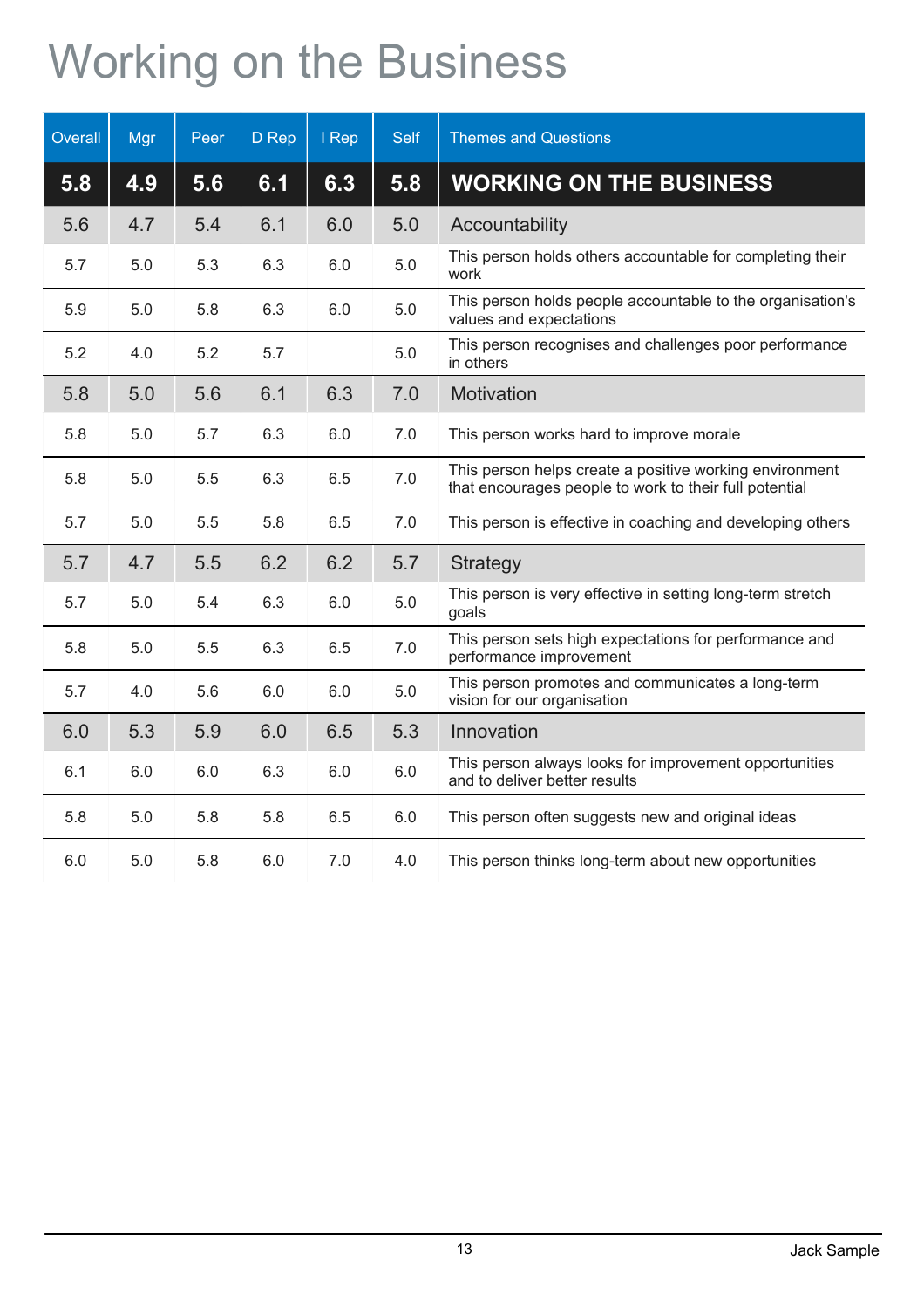### Scores by Themes

| Self | Overall | Prev.<br>Score | Global<br>Ave | Mgr | Peer | D Rep | I Rep | <b>Themes and Questions</b>              |
|------|---------|----------------|---------------|-----|------|-------|-------|------------------------------------------|
| 6.2  | 6.3     | 6.3            | 5.7           | 6.3 | 6.0  | 6.6   | 6.7   | <b>SELF-MANAGEMENT</b>                   |
| 5.8  | 6.4     | 6.2            | 5.8           | 6.2 | 6.2  | 6.6   | 6.6   | Integrity                                |
| 6.8  | 6.2     | 6.3            | 5.6           | 6.5 | 5.8  | 6.5   | 6.8   | Resilience                               |
| 6.5  | 6.0     | 5.9            | 5.5           | 5.7 | 5.8  | 6.2   | 6.3   | <b>RELATIONSHIP</b><br><b>MANAGEMENT</b> |
| 6.5  | 5.9     | 5.9            | 5.5           | 5.8 | 5.8  | 6.1   | 6.1   | Communication                            |
| 7.0  | 6.0     | 6.1            | 5.5           | 5.8 | 5.7  | 6.3   | 6.5   | People Skills                            |
| 7.0  | 6.0     | 6.0            | 5.5           | 6.0 | 5.7  | 6.3   | 6.5   | <b>Team Player</b>                       |
| 5.0  | 5.8     | 5.5            | 5.6           | 5.3 | 5.9  | 5.8   | 5.8   | Customer                                 |
| 6.0  | 6.1     | 5.9            | 5.8           | 6.0 | 5.8  | 6.3   | 6.4   | <b>WORKING IN THE BUSINESS</b>           |
| 6.7  | 6.4     | 6.3            | 6.0           | 6.3 | 6.1  | 6.5   | 7.0   | Capability                               |
| 4.0  | 5.6     | 5.3            | 5.5           | 5.3 | 5.6  | 5.8   | 5.4   | Efficiency                               |
| 6.0  | 6.1     | 5.8            | 5.8           | 6.0 | 5.8  | 6.3   | 6.5   | <b>Results</b>                           |
| 7.0  | 6.3     | 6.0            | 5.7           | 6.3 | 5.9  | 6.6   | 6.6   | Engaging                                 |
| 5.8  | 5.8     | 5.7            | 5.4           | 4.9 | 5.6  | 6.1   | 6.3   | <b>WORKING ON THE BUSINESS</b>           |
| 5.0  | 5.6     | 5.5            | 5.4           | 4.7 | 5.4  | 6.1   | 6.0   | Accountability                           |
| 7.0  | 5.8     | 5.8            | 5.3           | 5.0 | 5.6  | 6.1   | 6.3   | Motivation                               |
| 5.7  | 5.7     | 5.7            | 5.4           | 4.7 | 5.5  | 6.2   | 6.2   | Strategy                                 |
| 5.3  | 6.0     | 5.9            | 5.5           | 5.3 | 5.9  | 6.0   | 6.5   | Innovation                               |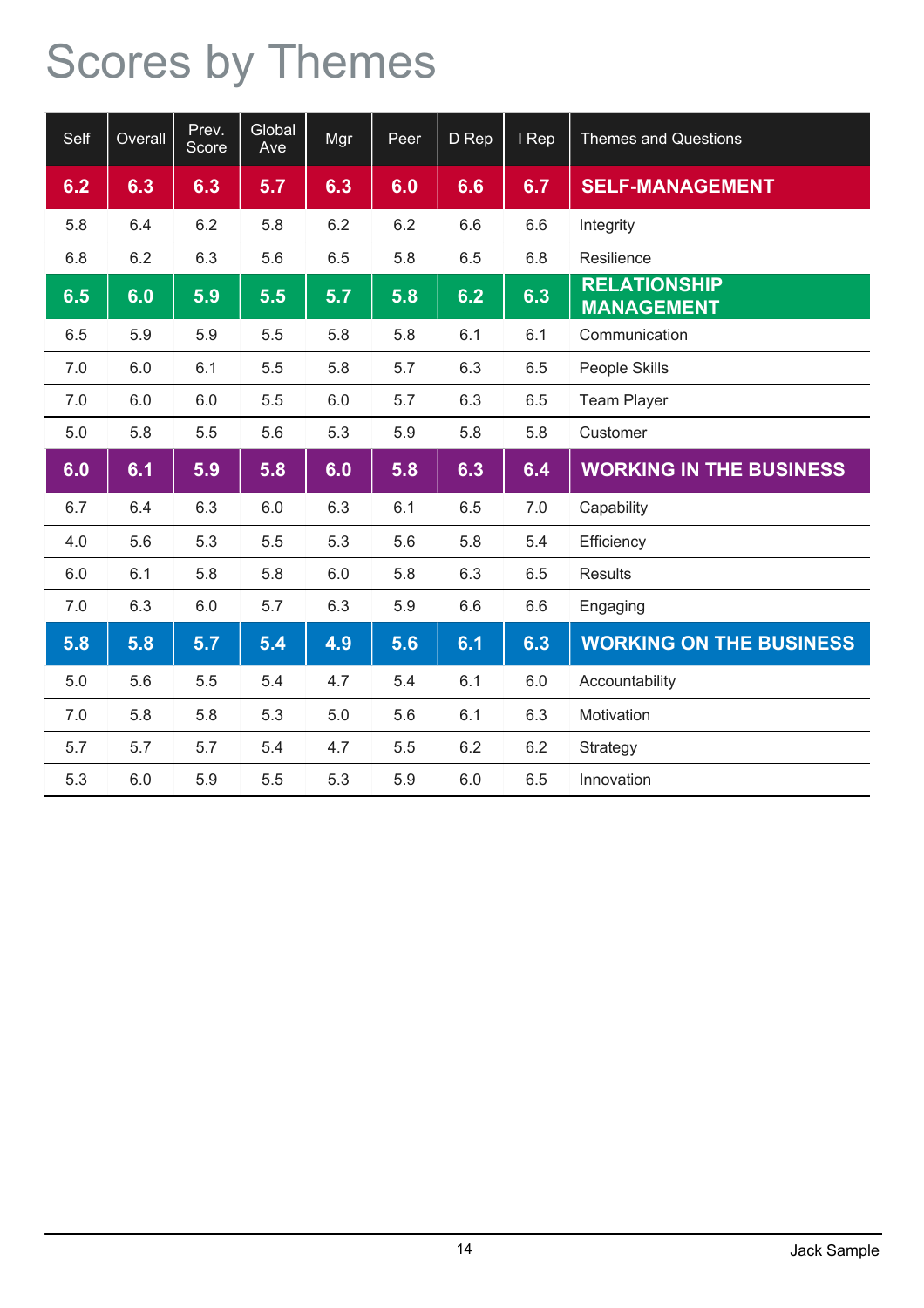### Themes and Questions Review

The charts below display your results by theme and rater type.

#### **SELF-MANAGEMENT**





#### **RELATIONSHIP MANAGEMENT**



#### Team Player







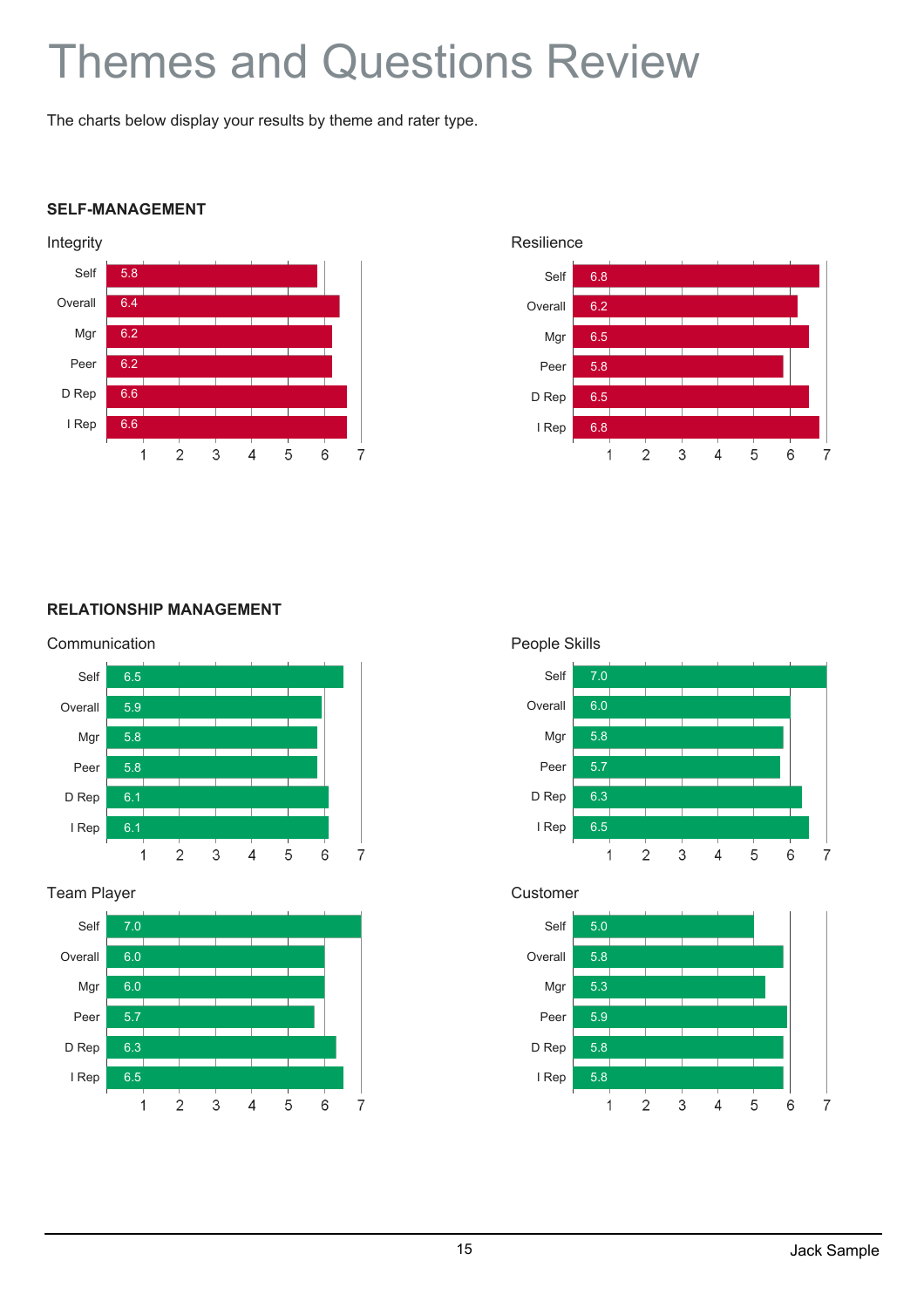#### **WORKING IN THE BUSINESS**

#### **Capability**



#### **Results**



#### **WORKING ON THE BUSINESS**

#### Accountability



 $\overline{7}$ 

#### **Strategy**



#### **Efficiency**



#### Engaging



### Motivation



### Innovation

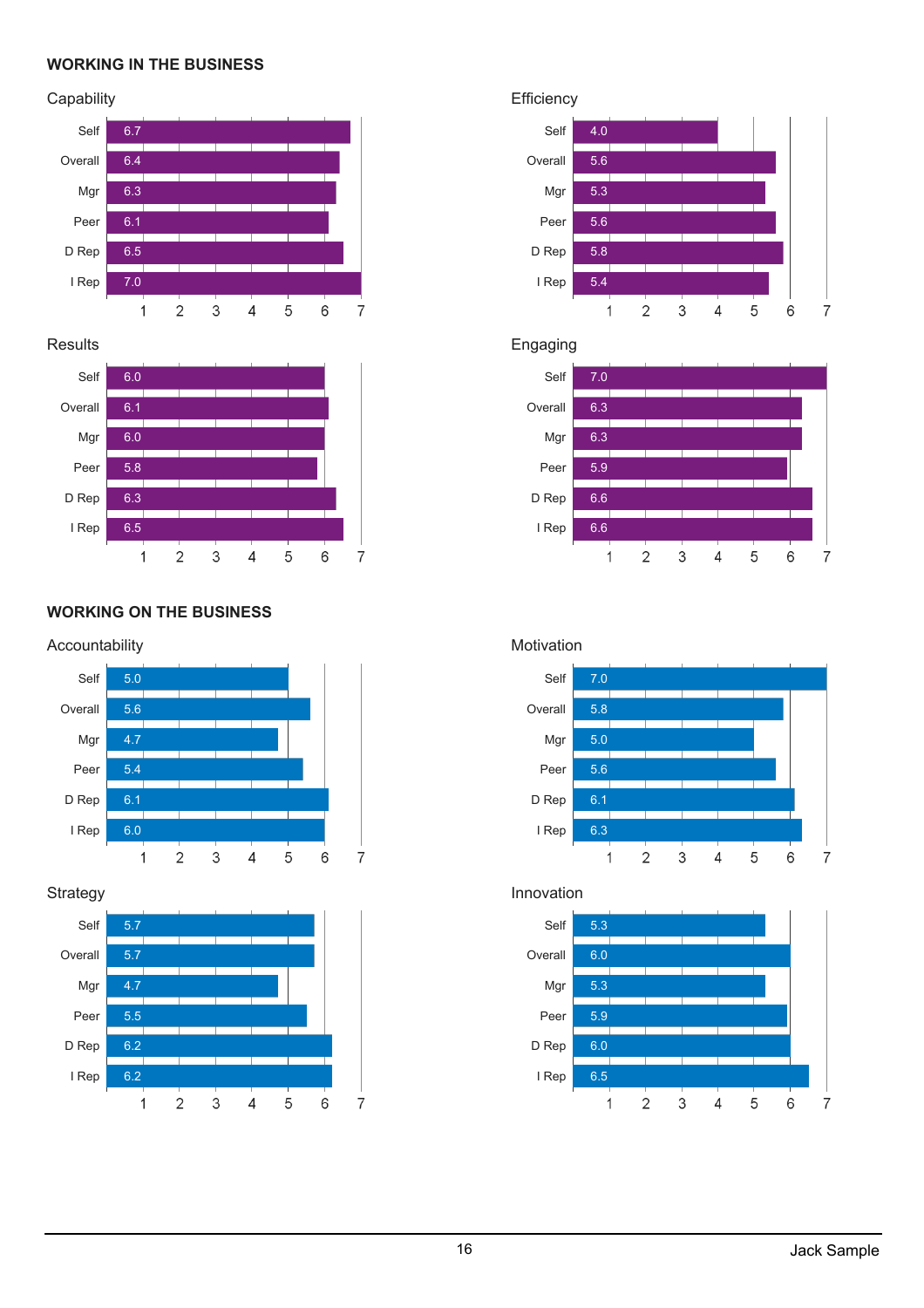## Top Strengths

Raters were asked to choose the top four strengths from the list below. The top strength has a weight of 4, the second has a weight of 3, the third has a weight of 2, and the fourth of 1. The score in the right-hand column is the sum of the scores. You should note that the top listed items indicate that there is agreement about your strengths. A blank Total Score indicates that no raters picked those items from the list. There are no self scores in the calculation.

| Global<br>Ave | <b>Previous</b><br>Rank  | Your<br>Rank                 | <b>Strengths</b>                                      | Total<br>Score |
|---------------|--------------------------|------------------------------|-------------------------------------------------------|----------------|
| 2             | 1                        | 1                            | Works hard with a strong work ethic                   | 29             |
| 21            | 1                        | 2                            | Is a positive role model                              | 14             |
| 13            | 6                        | 3                            | Is good at solving problems                           | 12             |
| 1             | 4                        | 3                            | Has solid technical ability, experience and knowledge | 12             |
| 5             | 14                       | 3                            | Is steady and calm under pressure                     | 12             |
| 3             | 3                        | $6\phantom{1}$               | Is action-oriented and gets things done               | 10             |
| 18            | $\overline{\phantom{a}}$ | 7                            | Good at planning and thinking ahead                   | 9              |
| 6             | 4                        | 8                            | Has a positive and enthusiastic attitude              | 8              |
| 23            | 9                        | $9$                          | Motivates and inspires others                         | 6              |
| 9             | $\overline{\phantom{a}}$ | $9$                          | Builds effective relationships                        | 6              |
| 25            | 11                       | 11                           | Makes the tough decisions                             | $\mathfrak{S}$ |
| 15            | 11                       | 12                           | Has strong people skills                              | $\overline{2}$ |
| 12            | $\boldsymbol{9}$         | 12                           | Strong communication skills                           | $\overline{2}$ |
| 20            | 17                       | 12                           | Is visionary and strategic                            | $\overline{2}$ |
| 22            | 11                       | 15                           | Shows loyalty                                         | 1              |
| 10            | 20                       | 15                           | Is competitive and determined                         | 1              |
| 24            | $\overline{\phantom{0}}$ | 15                           | Good sense of humour                                  | 1              |
| 11            | $\overline{7}$           | $\qquad \qquad \blacksquare$ | Has strong leadership skills                          |                |
| 7             | 15                       | $\overline{\phantom{0}}$     | Has high ethical standards and integrity              |                |
| 14            | $\overline{\phantom{0}}$ |                              | Is well organised                                     |                |
| 26            | $\overline{\phantom{a}}$ |                              | Challenges poor performance                           |                |
| 4             | 7                        |                              | Has a professional approach                           |                |
| 8             |                          |                              | Is customer focused, and good with clients            |                |
| 19            | 15                       |                              | Suggests new and innovative ideas                     |                |
| 16            | 17                       |                              | Shows empathy and is supportive                       |                |
| 17            | 19                       |                              | Sets clear goals and drives results                   |                |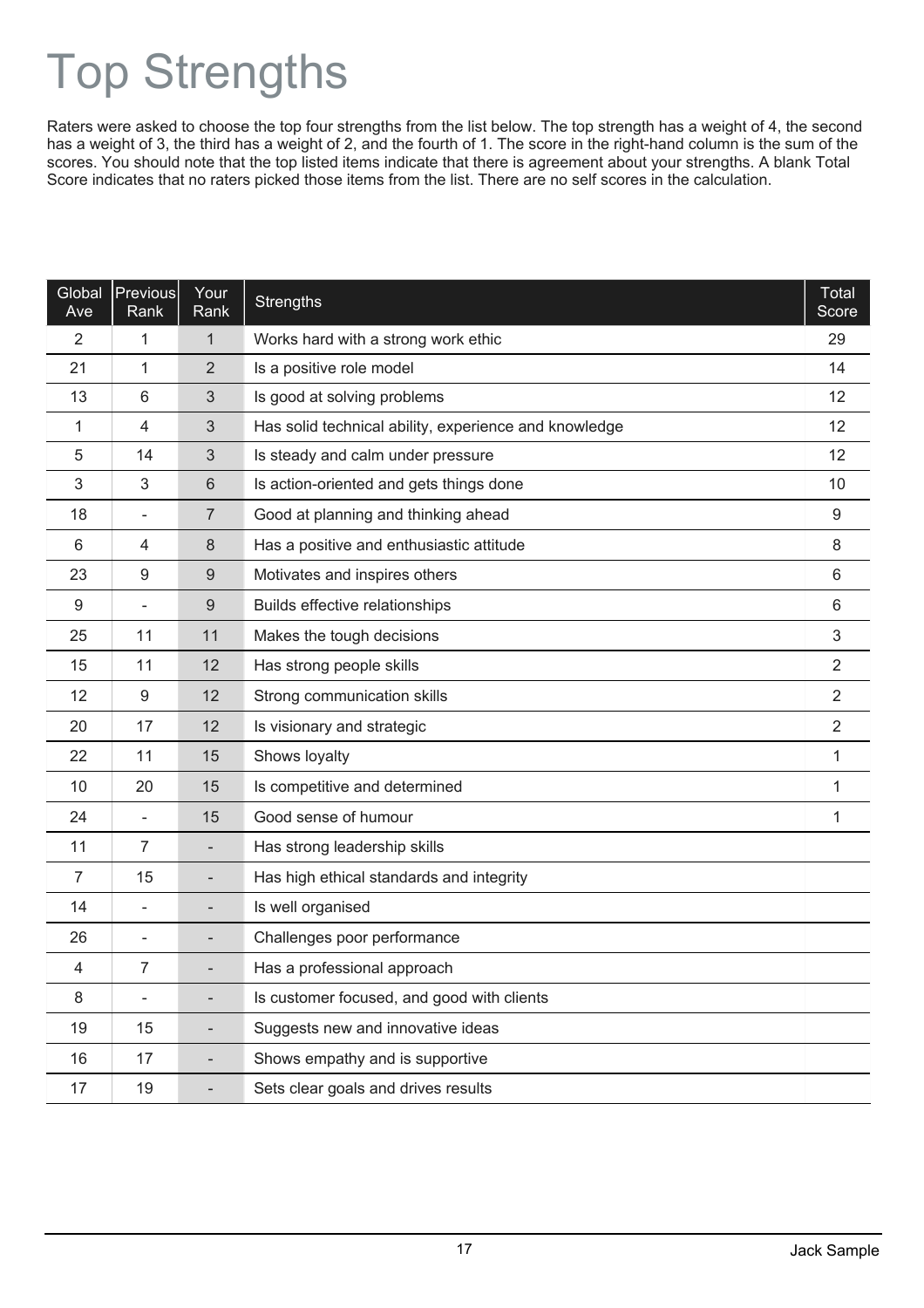## Top Opportunities to Improve

Raters were asked to choose the top four opportunities to improve from the list below. The top opportunity to improve has a weight of 4, the second has a weight of 3, the third has a weight of 2, and the fourth of 1. The score in the right column is the sum of the scores. You should pay attention to the top few items as there is agreement among raters that these items represent your personal opportunities for improvement. A blank Total Score indicates that no raters picked those items from the list. There are no self scores in the calculation.

| Global<br>Ave | Previous<br>Rank         | Your<br>Rank             | Opportunities to Improve                                   | <b>Total</b><br>Score |
|---------------|--------------------------|--------------------------|------------------------------------------------------------|-----------------------|
| 1             | 1                        | 1                        | Stop taking on too much and spreading yourself too thin    | 20                    |
| 3             | 2                        | 2                        | Delegate more                                              | 18                    |
| 7             | 3                        | 3                        | Set clear goals and performance indicators                 | 16                    |
| 16            | 5                        | 4                        | Improve your time management and organisational skills     | 7                     |
| 5             | $\overline{7}$           | $\overline{4}$           | Share knowledge and resources                              | $\overline{7}$        |
| 8             | $\overline{7}$           | $\overline{4}$           | Be more available and visible in the workplace             | $\overline{7}$        |
| 9             | 9                        | 7                        | Be more assertive                                          | 6                     |
| 14            | 10                       | $\,8\,$                  | Look at the big picture - the organisation's overall goals | $\overline{4}$        |
| 15            | $\overline{\phantom{0}}$ | 9                        | Improve your people and interpersonal skills               | 3                     |
| 6             | 14                       | 9                        | Show leadership on issues                                  | 3                     |
| 10            | $\overline{a}$           | 11                       | Give appropriate feedback                                  | $\overline{2}$        |
| 12            | 12                       | 11                       | Communicate better                                         | $\overline{2}$        |
| 13            | $\qquad \qquad -$        |                          | Build more effective relationships                         |                       |
| 11            | 10                       |                          | Listen more and let others have their say                  |                       |
| 19            | 14                       |                          | Be more open to change                                     |                       |
| 22            | $\overline{\phantom{0}}$ |                          | Be more of a team player                                   |                       |
| 20            | $\overline{a}$           |                          | Show more empathy                                          |                       |
| 23            | $\overline{a}$           |                          | Be less aggressive                                         |                       |
| 17            | 16                       | $\overline{\phantom{0}}$ | Be more action-oriented and make it happen                 |                       |
| 21            | 16                       |                          | More customer and/or client focus                          |                       |
| 26            | $\overline{a}$           |                          | Treat people fairly and without favouritism                |                       |
| 18            | 5                        |                          | Acquire better job and/or industry knowledge               |                       |
| 2             | 4                        |                          | Challenge poor performance                                 |                       |
| 24            | $\overline{\phantom{0}}$ |                          | Be less moody and control your temper                      |                       |
| 25            | 12                       | $\overline{\phantom{a}}$ | Be more positive                                           |                       |
| 4             |                          |                          | Motivate others and improve morale                         |                       |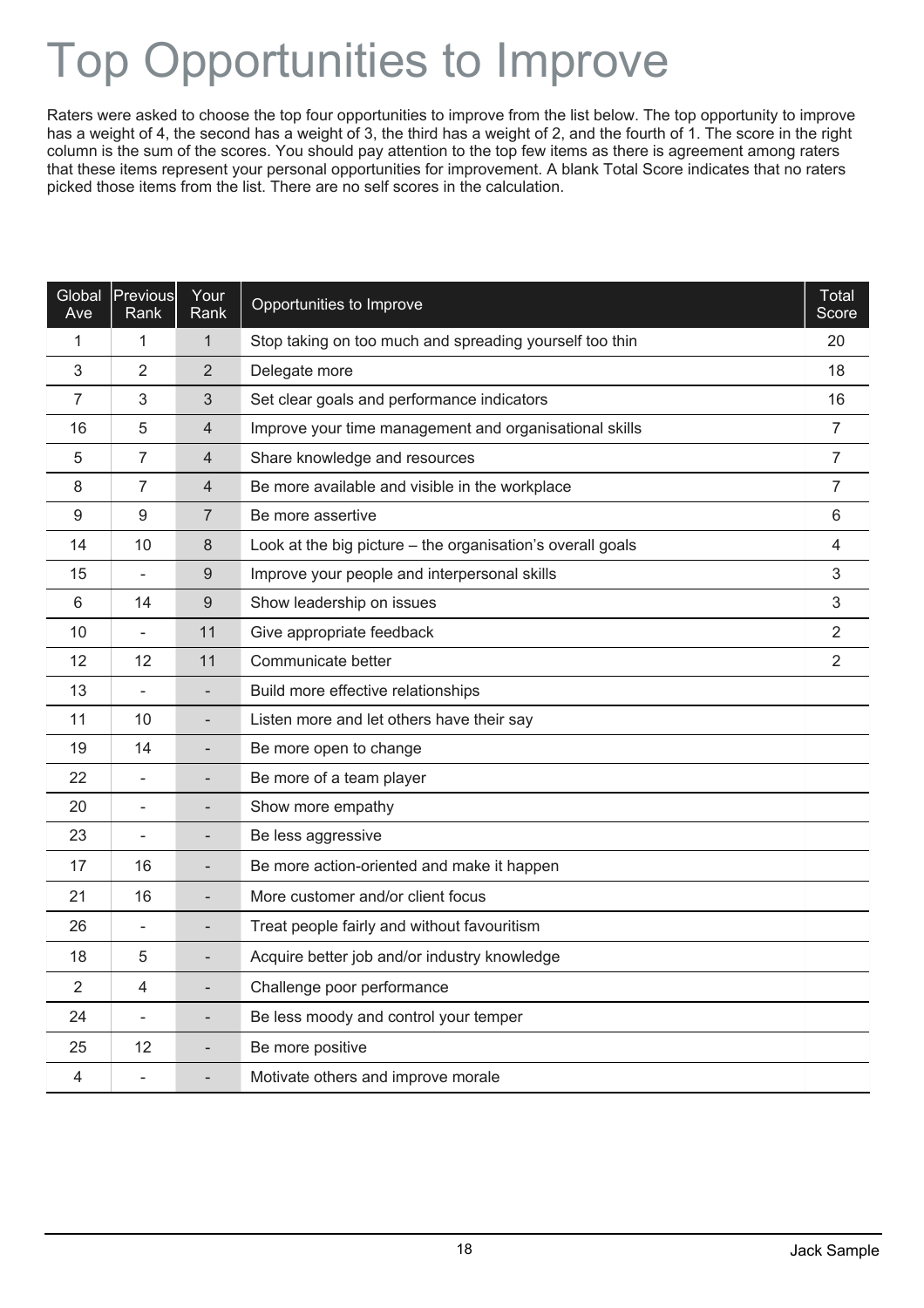### **Comments**

This section provides verbatim comments from all raters. You will gain the most value if you pay attention to the frequently occurring topics and suggestions. Try to view the information objectively and reconcile it with the information in the previous rating sections.

|        | Please describe this person's strengths.                                                                                                                                                                                                                                                                                                                                                                                                                                                                                                                                                                                                                                |
|--------|-------------------------------------------------------------------------------------------------------------------------------------------------------------------------------------------------------------------------------------------------------------------------------------------------------------------------------------------------------------------------------------------------------------------------------------------------------------------------------------------------------------------------------------------------------------------------------------------------------------------------------------------------------------------------|
| Mgr:   | Hard working trust worthy person who continuously goes above and beyond                                                                                                                                                                                                                                                                                                                                                                                                                                                                                                                                                                                                 |
| Peer:  | Hard working. Straightforward. Committed to the Company. Personable                                                                                                                                                                                                                                                                                                                                                                                                                                                                                                                                                                                                     |
| Peer:  | Hard worker and a real team player.                                                                                                                                                                                                                                                                                                                                                                                                                                                                                                                                                                                                                                     |
| Peer:  | CIO of the year! Amazing colleague and friend and overall a great guy! Jack is exceptionally talented,<br>intelligent and so kind. He will do anything for anybody and last year he had to delegate more and start<br>saying No and he did exactly that. He has a bigger team now with a good talent pool around him and a<br>huge task in getting our IT operations more efficient for our customers and internal processes and I<br>cannot think of anyone better to get the job done exceptionally well!                                                                                                                                                             |
| Peer:  | Breadth of business knowledge, incredibly dedicated, always available                                                                                                                                                                                                                                                                                                                                                                                                                                                                                                                                                                                                   |
| Peer:  | Action-oriented                                                                                                                                                                                                                                                                                                                                                                                                                                                                                                                                                                                                                                                         |
| Peer:  | Has a very calm demeanour, despite constantly being under the pump. Always has a sense of humour.<br>Good team player, engaging and collaborative.                                                                                                                                                                                                                                                                                                                                                                                                                                                                                                                      |
| D Rep: | - Knowledge of the companies requirements & needs. - Understanding his teams strengths & friendly<br>composure - His ability to work under pressure                                                                                                                                                                                                                                                                                                                                                                                                                                                                                                                     |
| D Rep: | Good team player, motivational, problem solving skills, commitment to excellence and good organization<br>skills.                                                                                                                                                                                                                                                                                                                                                                                                                                                                                                                                                       |
| D Rep: | commitment to role                                                                                                                                                                                                                                                                                                                                                                                                                                                                                                                                                                                                                                                      |
| D Rep: | Jack works exceptionally hard and leads by example. He is efficient at solving problems and taking<br>action. He has great communication skills which allow him to leverage strong relationships throughout<br>the organisation and promotes shared goals and direction. His ability to cover a wide range of initiates<br>simultaniously across the business coupled with his broad knowlege of King's operations makes him<br>extremely effective at coordinating efforts in the most logical and efficient manner. As a leader, Jack<br>shows pride in the efforts and achievements of his team and offers support and guidance to promote<br>continual improvement. |
| I Rep: | Great communicator. Great motivator. Very knowledgeable. Very encouraging. Couldn't ask for a better<br>manager                                                                                                                                                                                                                                                                                                                                                                                                                                                                                                                                                         |
|        | Constantly works hard but can always make time for someone that needs his assistance. Is very                                                                                                                                                                                                                                                                                                                                                                                                                                                                                                                                                                           |

I Rep: assertive and confidently makes decisions. Implements many systems and supports the company in a massive way.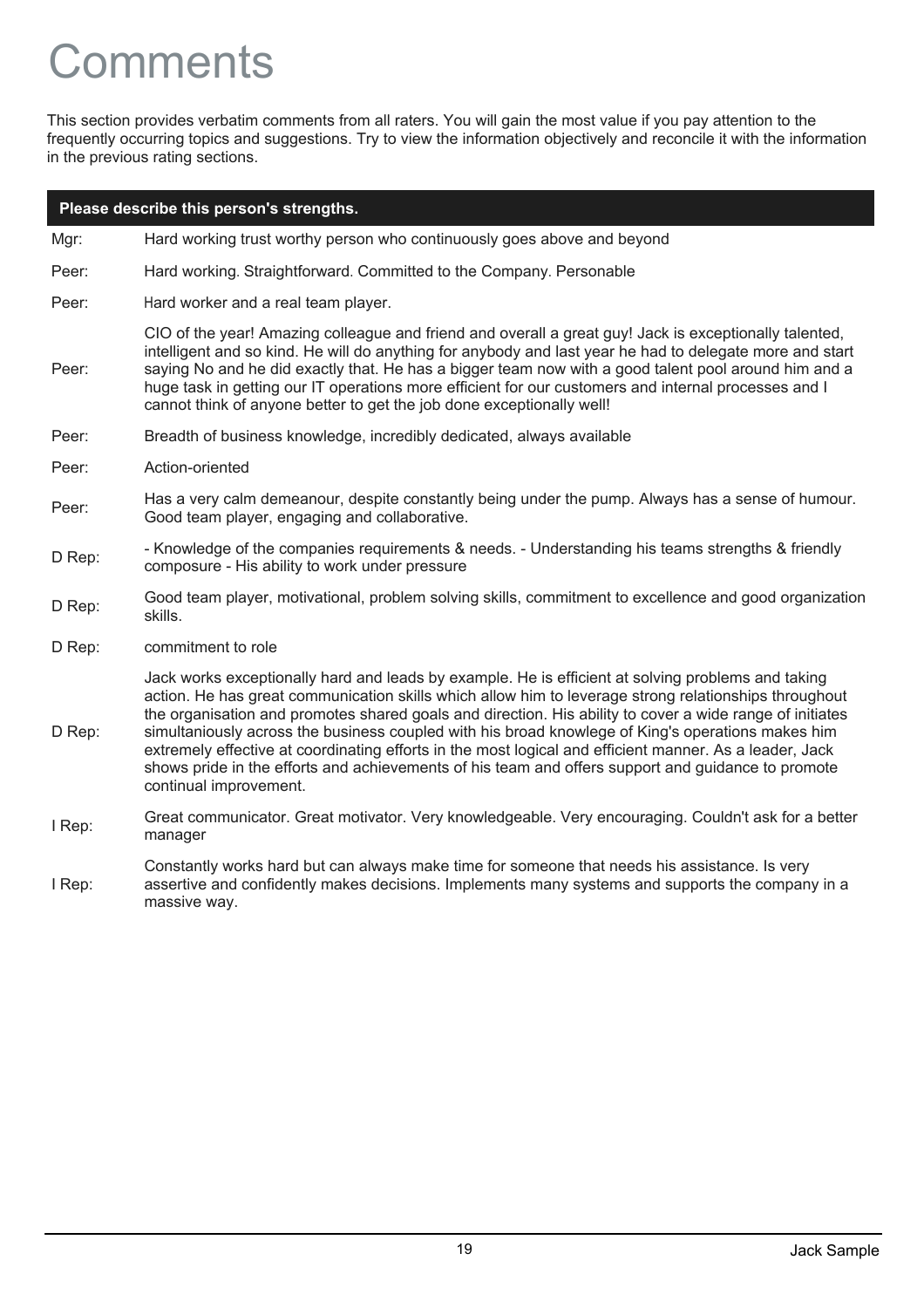#### **Please describe this person's opportunities to improve.**

- Mgr: Continue to develop your team so that they can take on more allowing you to be more strategic.
- Peer: Delegation, delegation, delegation
- Peer: Delegate & move from a doer to a manager.
- Peer: Keep saying No so you can get more done.
- Peer: 'Polish' communication at Board Level for future roles
- Peer: Some visibility of active projects and priorities would be good as often verbal updates don't sink in.
- D Rep: Time Management Offload some of his tasks to free him up for work & private
- D Rep: dont work so much
- D Rep: Jack has made good progress with setting his team up with better tools such as Jira to be able to measure performance. There is certainly opportunity moving forward to set clear, measureable KPI's for him and his team by improving the utilisation of those tools.
- I Rep: very thin and I don't believe he ever really experiences a 'break' as such. Perhaps this is an area he could improve on and start by turning his phone off whilst on holiday! This is a difficult question to answer as he is one of the best managers I have ever had. He is stretched
- I Rep: Although he does always make himself available for whenever his assistance is required, he is constantly in and out of meetings all day (although this comes with the job so is understandable) making it a little harder to catch him for a quick call or chat.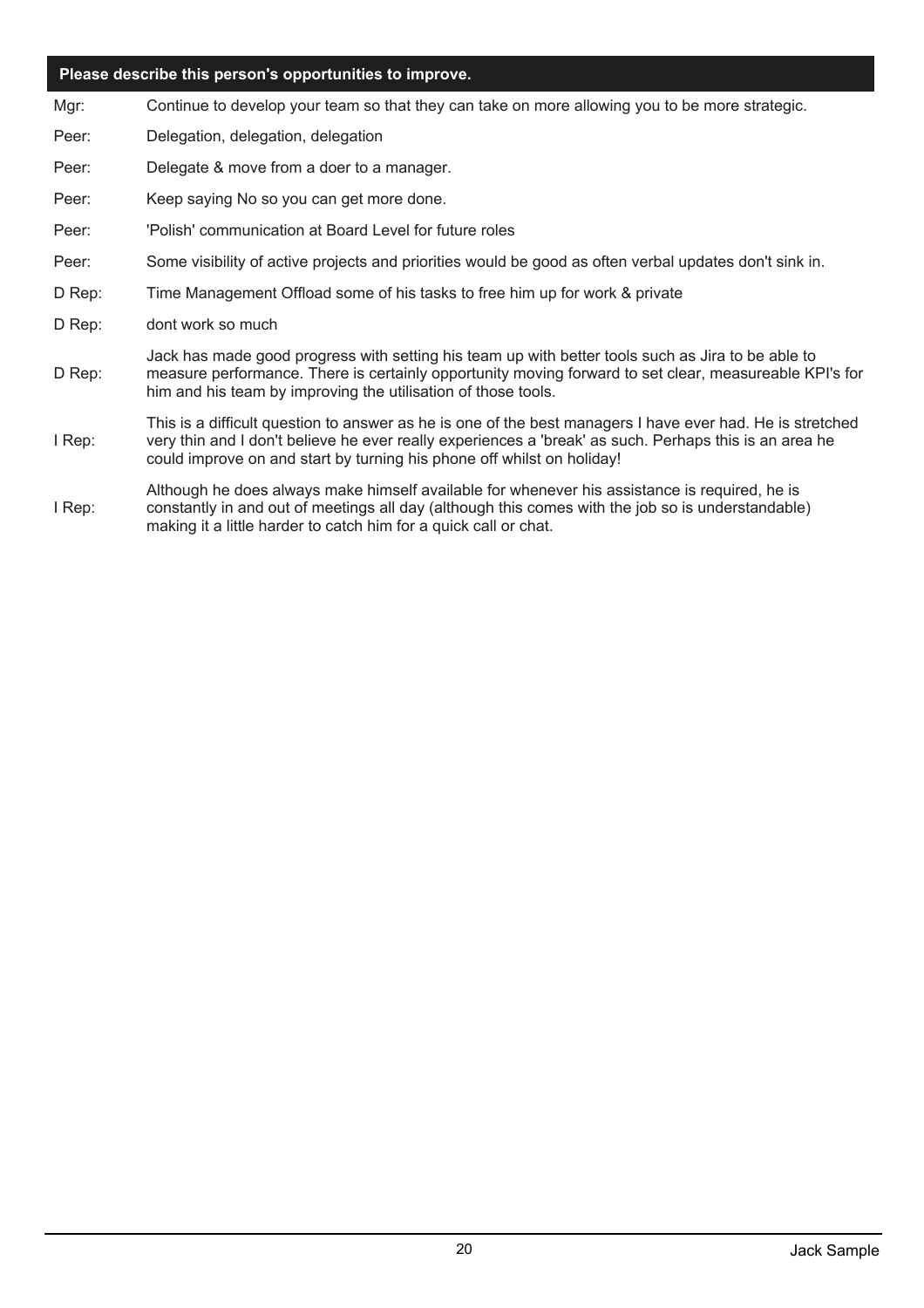**Sometimes managers can overuse their strengths. For example, a confident person can become arrogant, a passionate person can become temperamental, or a diligent person can micromanage others. Are there any strengths being overused by this person?**

| Mgr:   | Not applicable                                                                                                                                                                                                                          |
|--------|-----------------------------------------------------------------------------------------------------------------------------------------------------------------------------------------------------------------------------------------|
| Peer:  | Personal technical competence and hard work compensate lack of delegation                                                                                                                                                               |
| Peer:  | Takes on too much due to his technical skills. Needs to get everyone working at his level.                                                                                                                                              |
| Peer:  | As always too kind, but getting better at using this as your core strength and not being overused or<br>taken advantage of.                                                                                                             |
| Peer:  | no                                                                                                                                                                                                                                      |
| Peer:  | I'm sure you need more sleep                                                                                                                                                                                                            |
| Peer:  | NA.                                                                                                                                                                                                                                     |
| D Rep: | No.                                                                                                                                                                                                                                     |
| I Rep: | I was going to say that he likes to be involved in everything, however in saying that, he certainly doesn't<br>micromanage. His involvement is warranted as he 'knows' so much and has a wealth of knowledge of<br>the entire business. |
| I Rep: | Not that I can think of.                                                                                                                                                                                                                |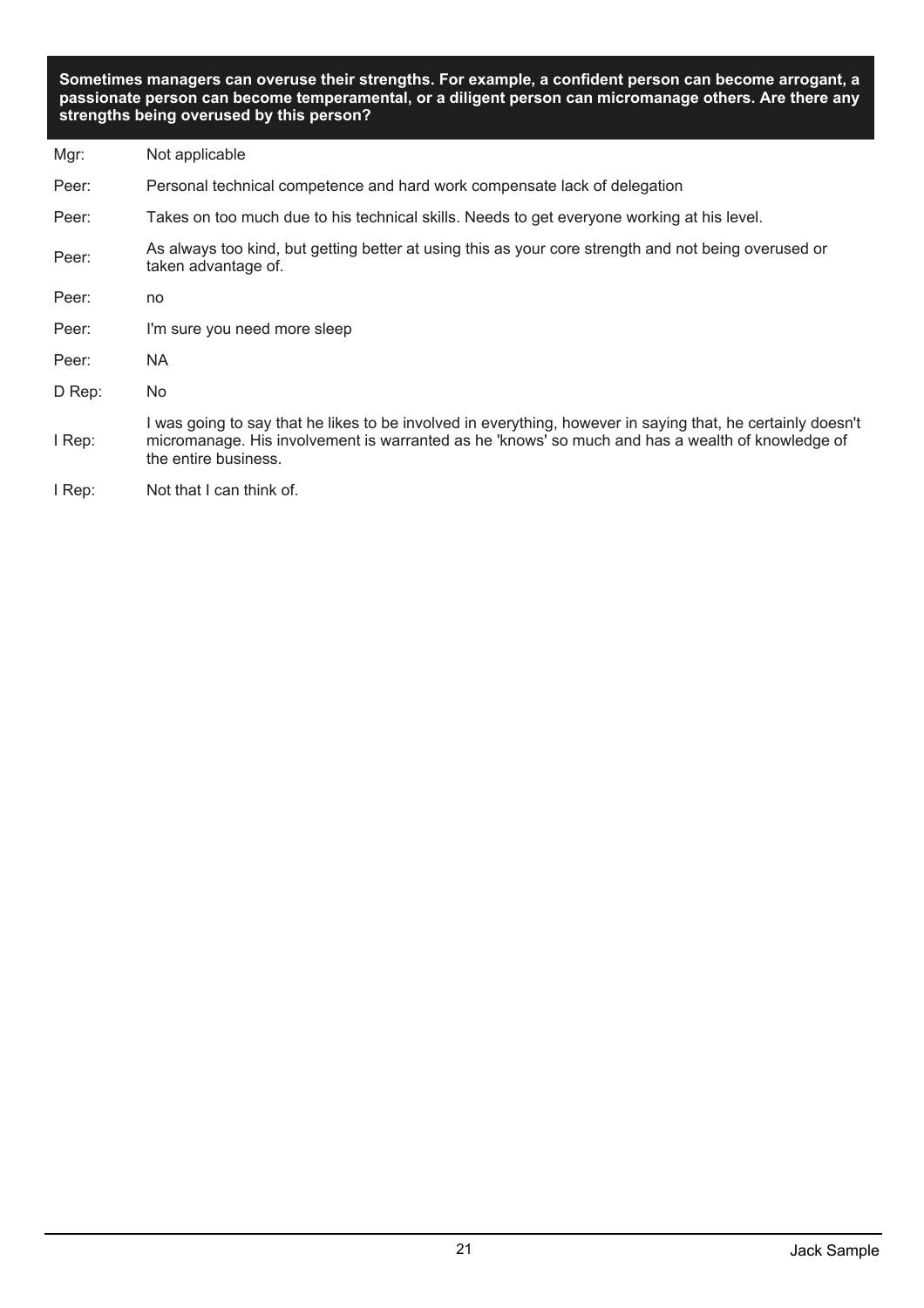### Development Plan

This section provides a place for you to create a personal development plan. This plan should include behaviours that you want to keep doing, start doing and stop doing. These actions should be achievable and represent changes that you would like to make. Write them down and refer back to check your progress.

| Keep         |  |
|--------------|--|
| $\bullet$    |  |
|              |  |
| $\bullet$    |  |
|              |  |
|              |  |
| é            |  |
|              |  |
|              |  |
| <b>Start</b> |  |
| $\bullet$    |  |
|              |  |
| $\bullet$    |  |
|              |  |
| $\bullet$    |  |
|              |  |
|              |  |
|              |  |
| <b>Stop</b>  |  |
| $\bullet$    |  |
|              |  |
| ٠            |  |
|              |  |
|              |  |
|              |  |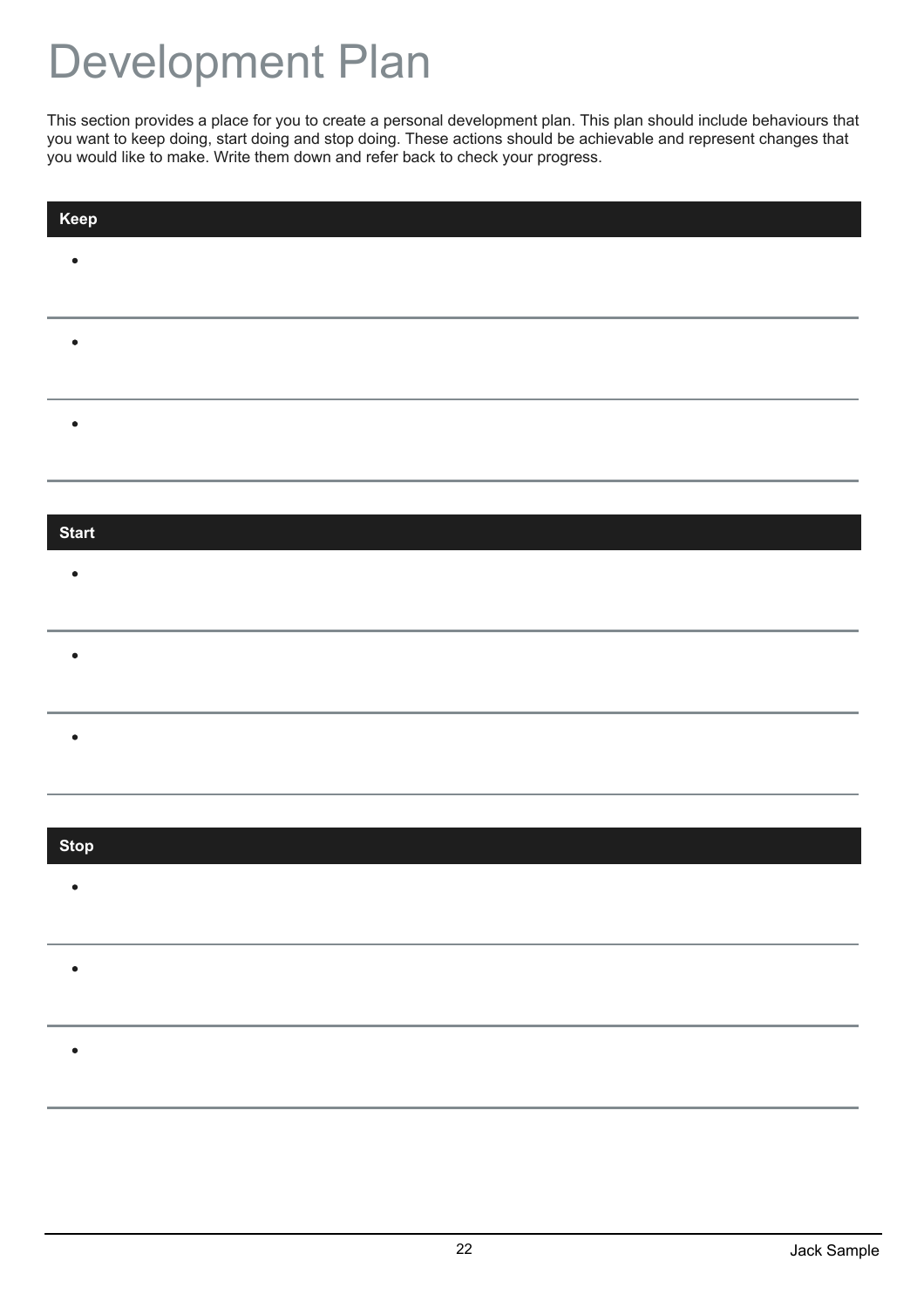### **Appendix I: Rater Frequency Per Item**

### Self-Management

The table below contains the frequency distributions by rater group for each of the items. The columns below the numbers 1 to 7 and N/O contain the number of times the indicated rating scale number was selected by each rater group, per item. Note the variation between rater groups. Any significant variation by rater group may indicate you need to have a more adaptive approach. Please also note, that from our research, outliers tend not to be the same person.

### **Integrity**

| <b>Item</b>                                          | <b>Mean</b> | SD  | Rater Group | $\overline{2}$ | 3   | $\overline{4}$ | $\overline{5}$ | 6              | $\overline{7}$ | N/O            |   |                |  |
|------------------------------------------------------|-------------|-----|-------------|----------------|-----|----------------|----------------|----------------|----------------|----------------|---|----------------|--|
|                                                      |             |     | Mgr         |                |     |                |                | $\mathbf{1}$   |                |                |   |                |  |
|                                                      | 6.7         | 0.5 | Peer        |                |     |                |                | 3              | 3              |                |   |                |  |
| This person treats people with respect               |             |     | D Rep       |                |     |                |                |                | $\overline{4}$ |                |   |                |  |
|                                                      |             |     | I Rep       |                |     |                |                |                | 2              |                |   |                |  |
|                                                      |             |     | Mgr         |                |     |                |                | $\overline{1}$ |                |                |   |                |  |
| This person behaves to very high ethical             | 6.3         |     | Peer        |                |     |                | $\mathbf 1$    | $\overline{2}$ | 3              |                |   |                |  |
| standards                                            |             | 0.8 | D Rep       |                |     |                |                | $\overline{2}$ | $\overline{2}$ |                |   |                |  |
|                                                      |             |     | I Rep       |                |     |                | $\mathbf{1}$   |                | $\mathbf{1}$   |                |   |                |  |
| This person is always open and straightforward       | 6.5         |     | Mgr         |                |     |                |                |                | $\mathbf{1}$   |                |   |                |  |
|                                                      |             |     |             |                | 0.7 | Peer           |                |                |                | $\mathbf{1}$   | 3 | $\overline{2}$ |  |
| and communicates honestly                            |             |     | D Rep       |                |     |                |                | $\mathbf{1}$   | 3              |                |   |                |  |
|                                                      |             |     | I Rep       |                |     |                |                |                | 2              |                |   |                |  |
|                                                      |             |     | Mgr         |                |     |                |                |                |                |                |   |                |  |
| This person treats people fairly and without         |             |     |             | Peer           |     |                |                | $\mathbf 1$    | $\overline{4}$ | $\mathbf{1}$   |   |                |  |
| favouritism                                          | 6.2         | 0.7 | D Rep       |                |     |                |                | $\overline{2}$ | $\overline{2}$ |                |   |                |  |
|                                                      |             |     | I Rep       |                |     |                |                | $\mathbf{1}$   | $\mathbf{1}$   |                |   |                |  |
|                                                      |             |     | Mgr         |                |     |                |                |                | $\mathbf{1}$   |                |   |                |  |
| This person consistently applies our                 | 6.2         |     | Peer        |                |     |                | $\overline{2}$ | $\overline{2}$ | 2              |                |   |                |  |
| organisation's policies to avoid double<br>standards |             |     | 0.8         | D Rep          |     |                |                | $\mathbf 1$    | $\mathbf 1$    | $\overline{2}$ |   |                |  |
|                                                      |             |     | I Rep       |                |     |                |                | $\mathbf{1}$   | $\mathbf 1$    |                |   |                |  |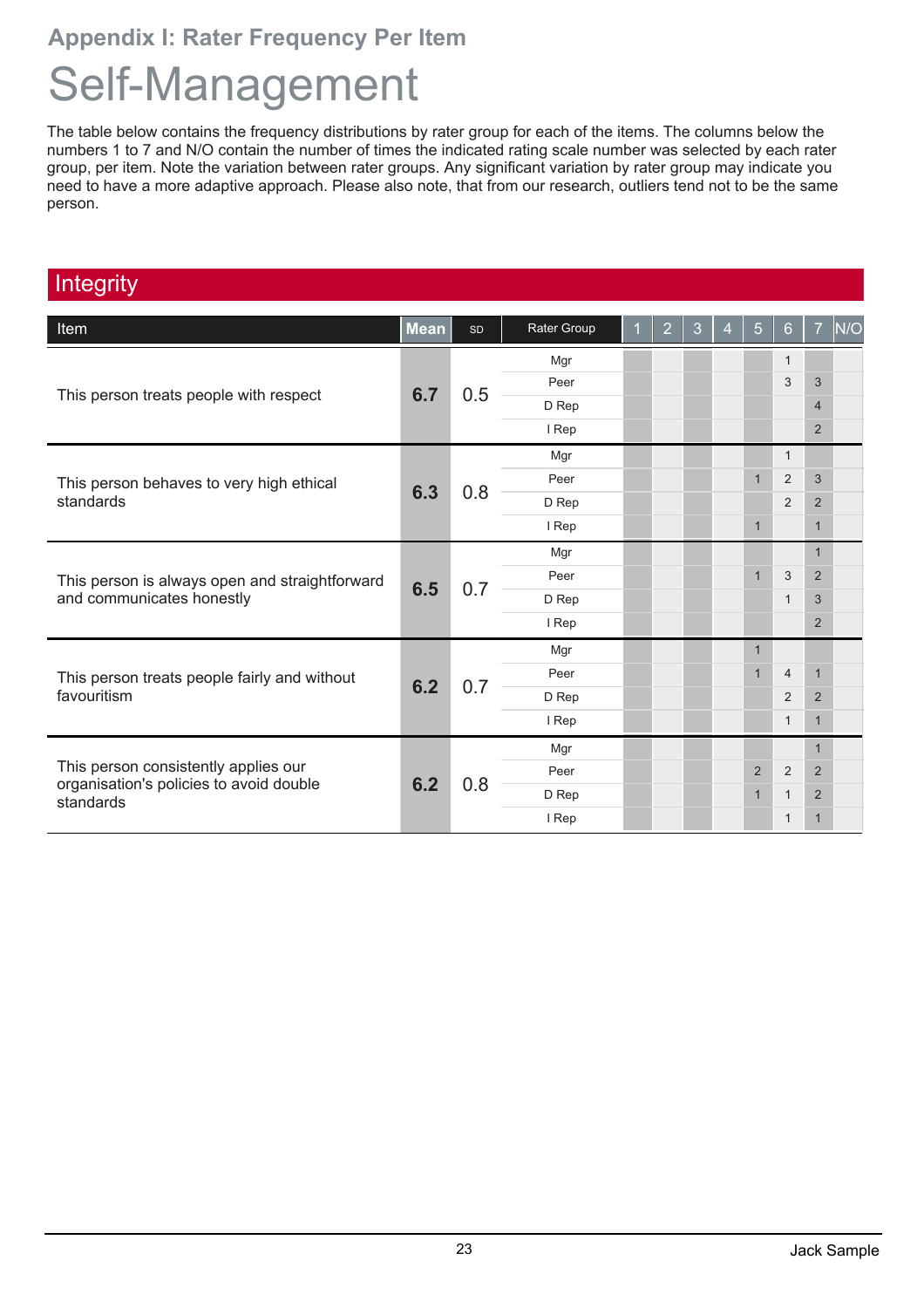## Self-Management

| <b>Resilience</b>                            |             |           |             |                |              |                |              |                  |                |             |                |   |     |       |  |  |  |  |              |   |  |
|----------------------------------------------|-------------|-----------|-------------|----------------|--------------|----------------|--------------|------------------|----------------|-------------|----------------|---|-----|-------|--|--|--|--|--------------|---|--|
| <b>Item</b>                                  | <b>Mean</b> | <b>SD</b> | Rater Group | $\overline{2}$ | 3            | $\overline{4}$ | 5            | $6 \overline{6}$ | $\overline{7}$ | N/O         |                |   |     |       |  |  |  |  |              |   |  |
|                                              |             |           | Mgr         |                |              |                |              |                  |                |             |                |   |     |       |  |  |  |  |              |   |  |
| This person is polite and considerate, never | 6.2         | 1.1       | Peer        |                | $\mathbf{1}$ |                |              | $\overline{4}$   | $\mathbf{1}$   |             |                |   |     |       |  |  |  |  |              |   |  |
| rude or abrasive                             |             |           | D Rep       |                |              |                |              | $\overline{2}$   | $\overline{2}$ |             |                |   |     |       |  |  |  |  |              |   |  |
|                                              |             |           | I Rep       |                |              |                |              |                  | 2              |             |                |   |     |       |  |  |  |  |              |   |  |
|                                              | 6.2         |           | Mgr         |                |              |                |              | $\mathbf{1}$     |                |             |                |   |     |       |  |  |  |  |              |   |  |
| This person is calm and even tempered, not   |             |           | Peer        |                |              |                |              | $\overline{4}$   | 1              |             |                |   |     |       |  |  |  |  |              |   |  |
| volatile or moody                            |             |           |             |                | 0.7          | D Rep          |              |                  |                | $\mathbf 1$ | $\overline{2}$ | 1 |     |       |  |  |  |  |              |   |  |
|                                              |             |           | I Rep       |                |              |                |              |                  | 2              |             |                |   |     |       |  |  |  |  |              |   |  |
|                                              |             |           | Mgr         |                |              |                |              | $\mathbf{1}$     |                |             |                |   |     |       |  |  |  |  |              |   |  |
| This person has high self-awareness around   |             |           | Peer        |                |              | $\mathbf{1}$   | $\mathbf{1}$ | 3                | $\mathbf{1}$   |             |                |   |     |       |  |  |  |  |              |   |  |
| personal improvement opportunities           | 6.2         |           |             |                |              |                |              |                  |                |             |                |   | 0.9 | D Rep |  |  |  |  | $\mathbf{1}$ | 3 |  |
|                                              |             |           | I Rep       |                |              |                |              | $\mathbf{1}$     | $\mathbf{1}$   |             |                |   |     |       |  |  |  |  |              |   |  |
|                                              |             |           | Mgr         |                |              |                |              |                  |                |             |                |   |     |       |  |  |  |  |              |   |  |
| This person manages emotions maturely and    |             |           | Peer        |                |              |                | $\mathbf{1}$ | $\overline{4}$   | $\mathbf{1}$   |             |                |   |     |       |  |  |  |  |              |   |  |
| intelligently in stressful situations        | 6.4         |           |             | 0.7            | D Rep        |                |              |                  |                | $\mathbf 1$ | 3              |   |     |       |  |  |  |  |              |   |  |
|                                              |             |           | I Rep       |                |              |                |              | $\mathbf 1$      | 1              |             |                |   |     |       |  |  |  |  |              |   |  |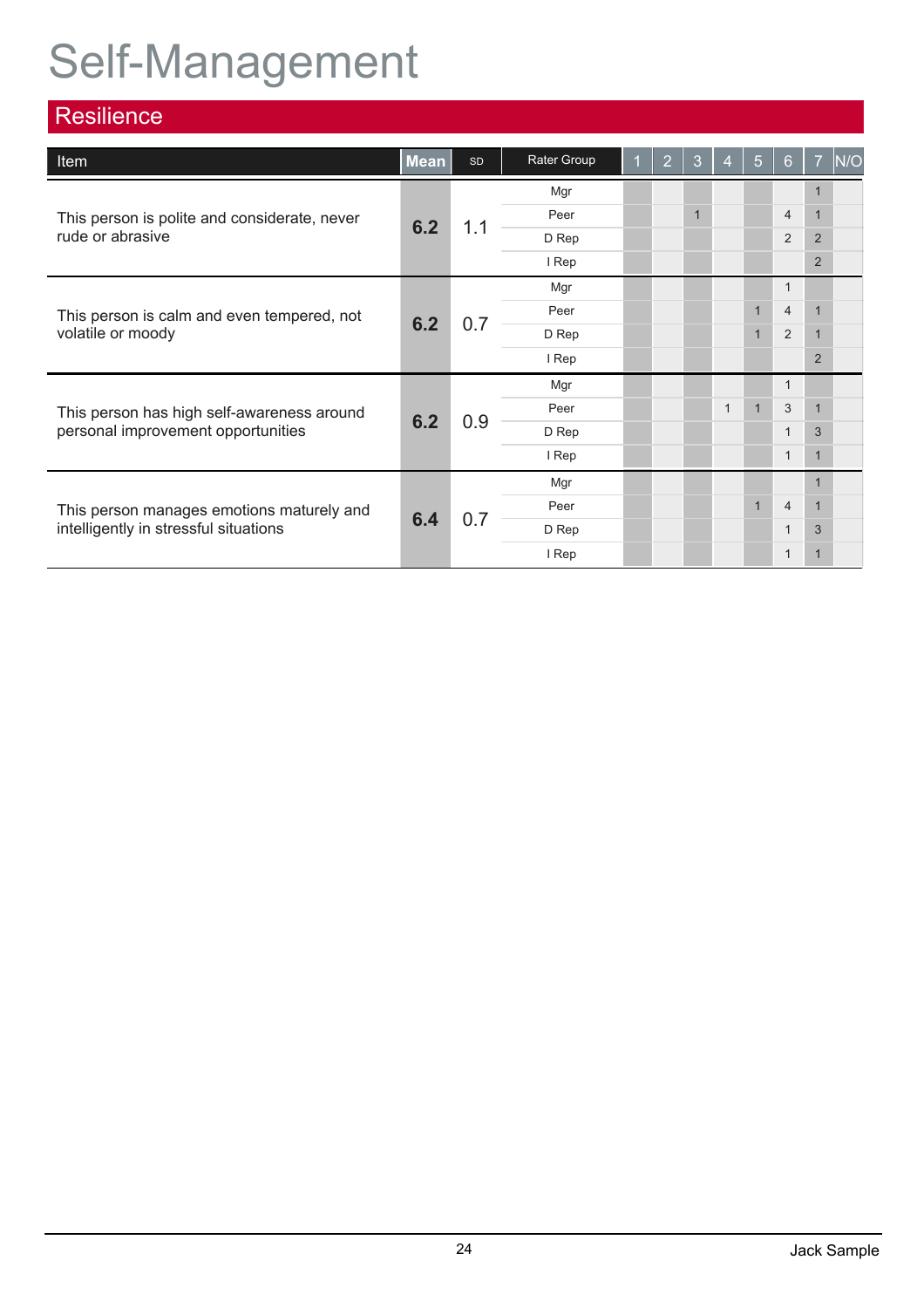## Relationship Management

| Communication                                  |             |     |             |                |   |                |                |                |                |              |              |   |              |   |
|------------------------------------------------|-------------|-----|-------------|----------------|---|----------------|----------------|----------------|----------------|--------------|--------------|---|--------------|---|
| Item                                           | <b>Mean</b> | SD  | Rater Group | $\overline{2}$ | 3 | $\overline{4}$ | 5              | 6              | $\overline{7}$ | N/O          |              |   |              |   |
|                                                |             |     | Mgr         |                |   |                |                | -1             |                |              |              |   |              |   |
| This person presents ideas and concepts        |             | 0.6 | Peer        |                |   |                | $\overline{2}$ | 3              | $\mathbf{1}$   |              |              |   |              |   |
| clearly while speaking                         | 6.1         |     | D Rep       |                |   |                |                | $\overline{2}$ | $\overline{2}$ |              |              |   |              |   |
|                                                |             |     | I Rep       |                |   |                |                | $\overline{2}$ |                |              |              |   |              |   |
|                                                | 5.9         |     | Mgr         |                |   |                |                | $\mathbf{1}$   |                |              |              |   |              |   |
|                                                |             |     |             | Peer           |   |                | $\mathbf 1$    |                | $\overline{4}$ | $\mathbf{1}$ |              |   |              |   |
| This person has very good communication skills |             |     | 0.8         | D Rep          |   |                |                | $\mathbf{1}$   | $\overline{2}$ | $\mathbf{1}$ |              |   |              |   |
|                                                |             |     | I Rep       |                |   |                |                | $\overline{2}$ |                |              |              |   |              |   |
|                                                |             |     | Mgr         |                |   |                |                |                |                |              |              |   |              |   |
| This person has strong influencing and         | 5.8         |     |             |                |   | 0.8            | Peer           |                |                | $\mathbf{1}$ | $\mathbf{1}$ | 3 | $\mathbf{1}$ |   |
| negotiation skills                             |             |     |             |                |   | D Rep          |                |                |                |              | 3            | 1 |              |   |
|                                                |             |     | I Rep       |                |   |                |                | $\overline{2}$ |                |              |              |   |              |   |
|                                                |             |     | Mgr         |                |   |                |                | $\mathbf{1}$   |                |              |              |   |              |   |
| This person shares information and keeps       | 5.8         |     |             |                |   | 0.8            | Peer           |                |                | $\mathbf{1}$ | $\mathbf{1}$ | 3 | $\mathbf{1}$ |   |
| people informed                                |             |     |             |                |   |                |                |                | D Rep          |              |              |   | $\mathbf 1$  | 3 |
|                                                |             |     | I Rep       |                |   |                |                | $\mathbf 1$    |                |              |              |   |              |   |

### People Skills

| <b>Item</b>                                      | <b>Mean</b> | <b>SD</b>         | Rater Group | и | $\overline{2}$ | 3            | $\overline{4}$ | 5            | 6              | $\overline{7}$ | N/O |
|--------------------------------------------------|-------------|-------------------|-------------|---|----------------|--------------|----------------|--------------|----------------|----------------|-----|
|                                                  |             |                   | Mgr         |   |                |              |                |              | -1             |                |     |
| This person's behaviour provides a positive role | 6.0         | 0.6               | Peer        |   |                |              |                | 2            | 3              | $\mathbf{1}$   |     |
| model for others                                 |             |                   | D Rep       |   |                |              |                |              | 3              | $\mathbf 1$    |     |
|                                                  |             |                   | I Rep       |   |                |              |                |              | $\overline{2}$ |                |     |
|                                                  |             |                   | Mgr         |   |                |              |                |              | $\mathbf 1$    |                |     |
|                                                  | 5.9         |                   | Peer        |   |                |              |                | 5            |                | $\mathbf 1$    |     |
| This person has excellent people skills          |             | 0.9               | D Rep       |   |                |              |                |              | $\overline{2}$ | $\overline{2}$ |     |
|                                                  |             |                   | I Rep       |   |                |              |                |              | $\mathbf{1}$   | $\mathbf{1}$   |     |
|                                                  |             |                   | Mgr         |   |                |              |                | $\mathbf 1$  |                |                |     |
| This person makes people feel valued             |             |                   | Peer        |   |                |              |                | 3            | $\overline{2}$ | $\mathbf{1}$   |     |
|                                                  |             |                   | D Rep       |   |                |              |                | $\mathbf 1$  | $\mathbf{1}$   | $\overline{2}$ |     |
|                                                  |             |                   | I Rep       |   |                |              |                |              |                | 2              |     |
|                                                  |             | 6.0<br>0.9<br>Mgr |             |   |                | $\mathbf{1}$ |                |              |                |                |     |
| This person is always friendly, warm and         | 6.2         | 0.7               | Peer        |   |                |              |                | $\mathbf{1}$ | $\overline{4}$ | $\mathbf{1}$   |     |
| thoughtful in relationships with others          |             |                   | D Rep       |   |                |              |                | $\mathbf{1}$ | $\mathbf{1}$   | $\overline{2}$ |     |
|                                                  |             |                   | I Rep       |   |                |              |                |              | $\mathbf 1$    | $\mathbf{1}$   |     |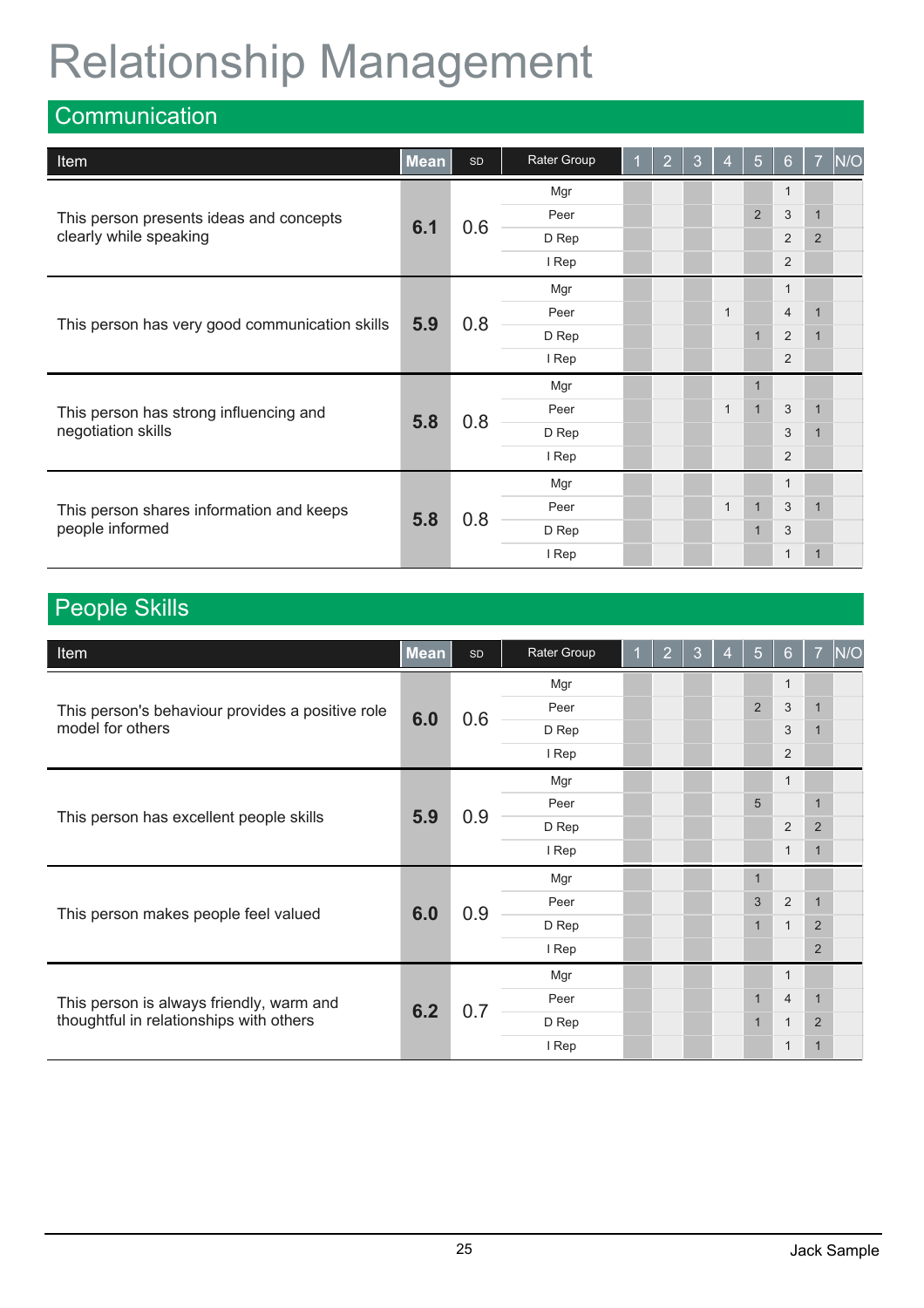### Relationship Management

| <b>Team Player</b>                                          |             |           |             |                |   |                |                |                  |                |              |              |                |              |                |       |  |  |  |  |                |                |  |
|-------------------------------------------------------------|-------------|-----------|-------------|----------------|---|----------------|----------------|------------------|----------------|--------------|--------------|----------------|--------------|----------------|-------|--|--|--|--|----------------|----------------|--|
| <b>Item</b>                                                 | <b>Mean</b> | <b>SD</b> | Rater Group | $\overline{2}$ | 3 | $\overline{4}$ | 5              | $6 \overline{6}$ | $\overline{7}$ | N/O          |              |                |              |                |       |  |  |  |  |                |                |  |
|                                                             |             |           | Mgr         |                |   |                |                |                  |                |              |              |                |              |                |       |  |  |  |  |                |                |  |
|                                                             | 6.2         | 0.7       | Peer        |                |   |                | $\overline{2}$ | 3                | $\mathbf{1}$   |              |              |                |              |                |       |  |  |  |  |                |                |  |
| This person builds trust and loyalty with others            |             |           | D Rep       |                |   |                |                | $\overline{2}$   | $\overline{2}$ |              |              |                |              |                |       |  |  |  |  |                |                |  |
|                                                             |             |           | I Rep       |                |   |                |                | $\overline{1}$   | $\mathbf{1}$   |              |              |                |              |                |       |  |  |  |  |                |                |  |
|                                                             |             |           | Mgr         |                |   |                |                | $\overline{1}$   |                |              |              |                |              |                |       |  |  |  |  |                |                |  |
| This person appropriately shares resources,                 |             | 1.1       | Peer        |                |   | 2              |                | 3                | $\mathbf{1}$   |              |              |                |              |                |       |  |  |  |  |                |                |  |
| knowledge and time                                          | 6.0         |           |             |                |   | D Rep          |                |                  |                | $\mathbf{1}$ | $\mathbf{1}$ | $\overline{2}$ |              |                |       |  |  |  |  |                |                |  |
|                                                             |             |           | I Rep       |                |   |                |                |                  | $\overline{2}$ |              |              |                |              |                |       |  |  |  |  |                |                |  |
|                                                             |             |           | Mgr         |                |   |                |                |                  |                |              |              |                |              |                |       |  |  |  |  |                |                |  |
| This person encourages those working in                     |             | 0.9       | Peer        |                |   | $\mathbf{1}$   |                | $\overline{4}$   | $\mathbf{1}$   |              |              |                |              |                |       |  |  |  |  |                |                |  |
| different areas to pull together to achieve<br>common goals | 6.1         |           |             |                |   |                |                |                  |                |              |              |                |              |                | D Rep |  |  |  |  | $\overline{2}$ | $\overline{2}$ |  |
|                                                             |             |           | I Rep       |                |   |                |                | $\mathbf 1$      | $\mathbf{1}$   |              |              |                |              |                |       |  |  |  |  |                |                |  |
|                                                             |             |           | Mgr         |                |   |                |                | $\mathbf{1}$     |                |              |              |                |              |                |       |  |  |  |  |                |                |  |
| This person builds very strong relationships with           | 5.8         |           |             |                |   |                | Peer           |                  |                | $\mathbf{1}$ | $\mathbf{1}$ | 3              | $\mathbf{1}$ |                |       |  |  |  |  |                |                |  |
| others                                                      |             |           |             |                |   |                |                | 0.8              | D Rep          |              |              |                | $\mathbf{1}$ | $\overline{2}$ |       |  |  |  |  |                |                |  |
|                                                             |             |           | I Rep       |                |   |                |                | $\overline{2}$   |                |              |              |                |              |                |       |  |  |  |  |                |                |  |

### **Customer**

| <b>Item</b>                                    | <b>Mean</b> | <b>SD</b> | Rater Group | и | $\overline{2}$ | 3   | 4     | $\sqrt{5}$     | 6              | $\overline{7}$ | N/O |                |  |                |   |  |                |
|------------------------------------------------|-------------|-----------|-------------|---|----------------|-----|-------|----------------|----------------|----------------|-----|----------------|--|----------------|---|--|----------------|
|                                                |             |           | Mgr         |   |                |     |       |                | 1              |                |     |                |  |                |   |  |                |
| This person is enthusiastic about improving    | 5.8         | 0.8       | Peer        |   |                |     |       | 2              | 3              | $\blacksquare$ |     |                |  |                |   |  |                |
| customer service                               |             |           | D Rep       |   |                |     |       | $\overline{2}$ |                | $\overline{2}$ |     |                |  |                |   |  |                |
|                                                |             |           | I Rep       |   |                |     |       | $\mathbf{1}$   | $\mathbf{1}$   |                |     |                |  |                |   |  |                |
|                                                |             |           | Mgr         |   |                |     |       |                |                |                |     |                |  |                |   |  |                |
| This person has taken initiatives to promote a | 5.8         | 0.7       | Peer        |   |                |     |       |                | $\overline{4}$ |                |     |                |  |                |   |  |                |
| customer service focus in his/her work area    |             |           |             |   |                |     |       |                |                | D Rep          |     |                |  |                | 2 |  | $\overline{1}$ |
|                                                |             |           | I Rep       |   |                |     |       |                | 2              |                |     |                |  |                |   |  |                |
|                                                |             |           | Mgr         |   |                |     |       |                |                |                |     |                |  |                |   |  |                |
| This person uses customer feedback to drive    | 5.8         |           | Peer        |   |                |     |       | 2              | 3              |                |     |                |  |                |   |  |                |
| improved performance                           |             |           |             |   |                | 0.9 | D Rep |                |                |                |     | $\overline{2}$ |  | $\overline{1}$ |   |  |                |
|                                                |             |           | I Rep       |   |                |     |       |                |                | 1              |     |                |  |                |   |  |                |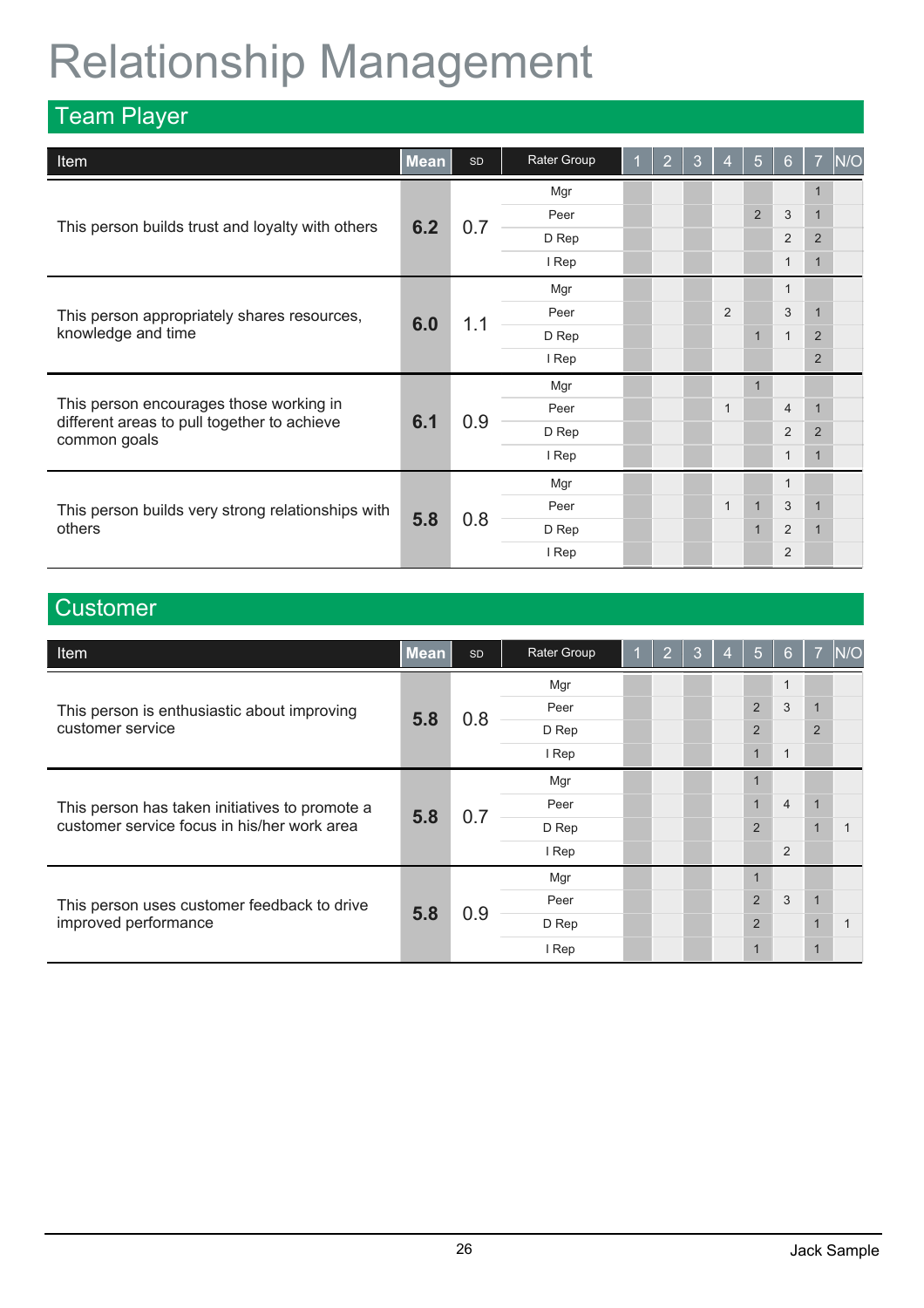## Working in the Business

| Capability                                       |             |     |             |   |                |      |                |                |                  |                |     |                |              |  |
|--------------------------------------------------|-------------|-----|-------------|---|----------------|------|----------------|----------------|------------------|----------------|-----|----------------|--------------|--|
| <b>Item</b>                                      | <b>Mean</b> | SD  | Rater Group | и | $\overline{2}$ | 3    | $\overline{4}$ | $\overline{5}$ | $6 \overline{6}$ | $\overline{7}$ | N/O |                |              |  |
|                                                  |             |     | Mgr         |   |                |      |                |                |                  |                |     |                |              |  |
| This person is hardworking and has a good        |             |     | Peer        |   |                |      |                |                | $\overline{4}$   | $\overline{2}$ |     |                |              |  |
| work ethic                                       | 6.7         | 0.5 | D Rep       |   |                |      |                |                |                  | $\overline{4}$ |     |                |              |  |
|                                                  |             |     | I Rep       |   |                |      |                |                |                  | $\overline{2}$ |     |                |              |  |
|                                                  | 6.2         |     | Mgr         |   |                |      |                |                | $\mathbf{1}$     |                |     |                |              |  |
| This person has the right knowledge and ability  |             |     |             |   | 0.8            | Peer |                |                |                  | $\mathbf{1}$   |     | $\overline{4}$ | $\mathbf{1}$ |  |
| to be very effective                             |             |     | D Rep       |   |                |      |                |                | $\overline{2}$   | $\overline{2}$ |     |                |              |  |
|                                                  |             |     | I Rep       |   |                |      |                |                |                  | 2              |     |                |              |  |
|                                                  |             |     | Mgr         |   |                |      |                |                | $\mathbf{1}$     |                |     |                |              |  |
| This person has the right industry experience to | 6.2         |     | Peer        |   |                |      |                | $\mathbf{1}$   | $\overline{4}$   | $\mathbf{1}$   |     |                |              |  |
| be very effective                                |             | 0.9 | D Rep       |   |                |      | $\mathbf{1}$   |                | $\mathbf{1}$     | $\overline{2}$ |     |                |              |  |
|                                                  |             |     | I Rep       |   |                |      |                |                |                  | $\overline{2}$ |     |                |              |  |

### **Efficiency**

| <b>Item</b>                                             | <b>Mean</b> | <b>SD</b> | Rater Group | 1 | $\overline{2}$ | 3 | $\overline{4}$ | 5              | 6            | 7            | N/O          |                |              |                |  |  |  |  |
|---------------------------------------------------------|-------------|-----------|-------------|---|----------------|---|----------------|----------------|--------------|--------------|--------------|----------------|--------------|----------------|--|--|--|--|
|                                                         |             |           | Mgr         |   |                |   |                |                |              |              |              |                |              |                |  |  |  |  |
| This person has very effective time                     |             |           | Peer        |   |                |   | $\mathbf{1}$   | 3              | $\mathbf{1}$ | 1            |              |                |              |                |  |  |  |  |
| management and organisational skills                    | 5.5         | 0.9       | D Rep       |   |                |   |                | $\mathbf{1}$   | 2            | 1            |              |                |              |                |  |  |  |  |
|                                                         |             |           | I Rep       |   |                |   |                | $\mathbf{1}$   | $\mathbf{1}$ |              |              |                |              |                |  |  |  |  |
|                                                         | 5.8         |           | Mgr         |   |                |   |                |                | $\mathbf 1$  |              |              |                |              |                |  |  |  |  |
| This person is very effective in setting and            |             |           | Peer<br>0.8 |   |                | 3 | 2              |                |              |              |              |                |              |                |  |  |  |  |
| managing his/her work priorities                        |             |           |             |   | D Rep          |   |                |                |              | $\mathbf{1}$ | $\mathbf{1}$ | $\overline{1}$ |              |                |  |  |  |  |
|                                                         |             |           | I Rep       |   |                |   |                | $\blacksquare$ | $\mathbf 1$  |              |              |                |              |                |  |  |  |  |
|                                                         | 5.5         |           | 1.0         |   |                |   |                |                |              | Mgr          |              |                |              |                |  |  |  |  |
| This person effectively uses goals and                  |             |           |             |   | Peer           |   |                |                | $\mathbf{1}$ |              | 3            |                |              |                |  |  |  |  |
| performance indicators to drive improved<br>performance |             |           |             |   |                |   | D Rep          |                |              |              | $\mathbf{1}$ | $\mathbf{1}$   | $\mathbf{1}$ | $\overline{1}$ |  |  |  |  |
|                                                         |             |           | I Rep       |   |                |   |                |                |              |              |              |                |              |                |  |  |  |  |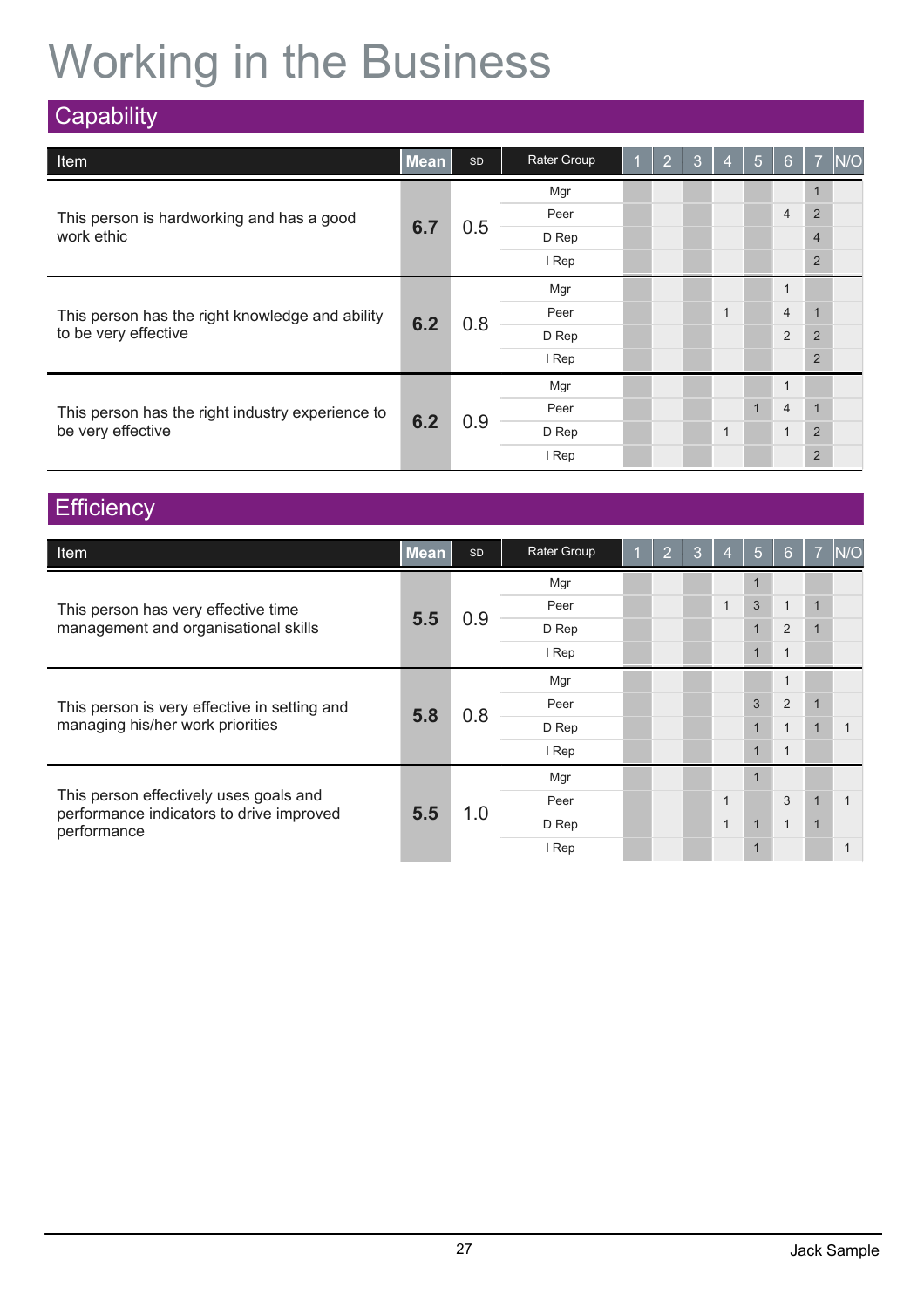## Working in the Business

| <b>Results</b>                                   |             |     |             |                |       |                |             |                  |                |     |              |              |  |       |  |  |  |              |              |                |  |
|--------------------------------------------------|-------------|-----|-------------|----------------|-------|----------------|-------------|------------------|----------------|-----|--------------|--------------|--|-------|--|--|--|--------------|--------------|----------------|--|
| Item                                             | <b>Mean</b> | SD  | Rater Group | $\overline{2}$ | 3     | $\overline{4}$ | 5           | $6 \overline{6}$ | $\overline{7}$ | N/O |              |              |  |       |  |  |  |              |              |                |  |
|                                                  |             |     | Mgr         |                |       |                |             | $\mathbf 1$      |                |     |              |              |  |       |  |  |  |              |              |                |  |
| This person completes work in a professional     | 6.3         |     | Peer        |                |       |                | $\mathbf 1$ | $\overline{4}$   | $\mathbf{1}$   |     |              |              |  |       |  |  |  |              |              |                |  |
| manner                                           |             | 0.6 | D Rep       |                |       |                |             | $\mathbf 1$      | $\mathfrak{Z}$ |     |              |              |  |       |  |  |  |              |              |                |  |
|                                                  |             |     | I Rep       |                |       |                |             | $\mathbf 1$      | $\mathbf{1}$   |     |              |              |  |       |  |  |  |              |              |                |  |
|                                                  | 6.1         |     | Mgr         |                |       |                |             | $\mathbf{1}$     |                |     |              |              |  |       |  |  |  |              |              |                |  |
| This person performs to a high standard on       |             |     | Peer        |                |       |                | 2           | 3                | $\mathbf{1}$   |     |              |              |  |       |  |  |  |              |              |                |  |
| challenging assignments                          |             |     |             | 0.8            | D Rep |                |             |                  | $\mathbf{1}$   | 2   | $\mathbf{1}$ |              |  |       |  |  |  |              |              |                |  |
|                                                  |             |     | I Rep       |                |       |                |             |                  | 2              |     |              |              |  |       |  |  |  |              |              |                |  |
|                                                  |             |     | Mgr         |                |       |                |             | $\mathbf{1}$     |                |     |              |              |  |       |  |  |  |              |              |                |  |
|                                                  |             | 0.8 | Peer        |                |       |                | 2           | $\mathbf{3}$     | $\mathbf{1}$   |     |              |              |  |       |  |  |  |              |              |                |  |
| This person consistently delivers good results   | 6.1         |     |             |                |       |                |             |                  |                |     |              |              |  | D Rep |  |  |  | $\mathbf{1}$ | $\mathbf{1}$ | $\overline{2}$ |  |
|                                                  |             |     | I Rep       |                |       |                |             | $\mathbf{1}$     | $\mathbf{1}$   |     |              |              |  |       |  |  |  |              |              |                |  |
|                                                  |             |     | Mgr         |                |       |                |             | $\mathbf{1}$     |                |     |              |              |  |       |  |  |  |              |              |                |  |
| This person produces high-quality and error-free | 5.8         |     |             |                |       | Peer           |             |                  | $\mathbf{1}$   | 2   | 2            | $\mathbf{1}$ |  |       |  |  |  |              |              |                |  |
| work                                             |             |     |             | 0.9            | D Rep |                |             |                  |                | 2   | $\mathbf{1}$ | $\mathbf{1}$ |  |       |  |  |  |              |              |                |  |
|                                                  |             |     | I Rep       |                |       |                | $\mathbf 1$ |                  | $\overline{1}$ |     |              |              |  |       |  |  |  |              |              |                |  |

### **Engaging**

| <b>Item</b>                                    | Mean | SD  | Rater Group | 1 | $\overline{2}$ | 3 | $\overline{4}$ | $\overline{5}$ | $6 \overline{6}$ | $\overline{7}$ | N/O          |
|------------------------------------------------|------|-----|-------------|---|----------------|---|----------------|----------------|------------------|----------------|--------------|
|                                                |      |     | Mgr         |   |                |   |                |                |                  | 1              |              |
|                                                | 6.3  | 0.8 | Peer        |   |                |   |                | $\mathbf{1}$   | $\overline{4}$   | $\mathbf{1}$   |              |
| This person brings a positive attitude to work |      |     | D Rep       |   |                |   |                | $\mathbf{1}$   | $\mathbf{1}$     | $\overline{2}$ |              |
|                                                |      |     | I Rep       |   |                |   |                |                |                  | 2              |              |
|                                                |      |     | Mgr         |   |                |   |                |                |                  | $\mathbf{1}$   |              |
| This person has the passion to make a          | 6.5  | 0.5 | Peer        |   |                |   |                |                | 5                | $\mathbf{1}$   |              |
| difference                                     |      |     | D Rep       |   |                |   |                |                | $\mathbf{1}$     | 3              |              |
|                                                |      |     | I Rep       |   |                |   |                |                |                  | 2              |              |
|                                                |      |     | Mgr         |   |                |   |                |                | $\mathbf{1}$     |                |              |
| This person is assertive and energetic         | 6.4  | 0.5 | Peer        |   |                |   |                |                | 5                | $\mathbf{1}$   |              |
|                                                |      |     | D Rep       |   |                |   |                |                | $\mathbf{1}$     | 3              |              |
|                                                |      |     | I Rep       |   |                |   |                |                | $\mathbf{1}$     | $\mathbf{1}$   |              |
|                                                |      |     | Mgr         |   |                |   |                |                |                  |                |              |
|                                                | 5.8  | 1.0 | Peer        |   |                |   | $\mathbf{1}$   | 2              | $\mathbf{3}$     |                |              |
| This person is very competitive and driven     |      |     | D Rep       |   |                |   |                |                | $\mathbf{1}$     | $\sqrt{2}$     | $\mathbf{1}$ |
|                                                |      |     | I Rep       |   |                |   |                | $\mathbf{1}$   |                  | $\mathbf{1}$   |              |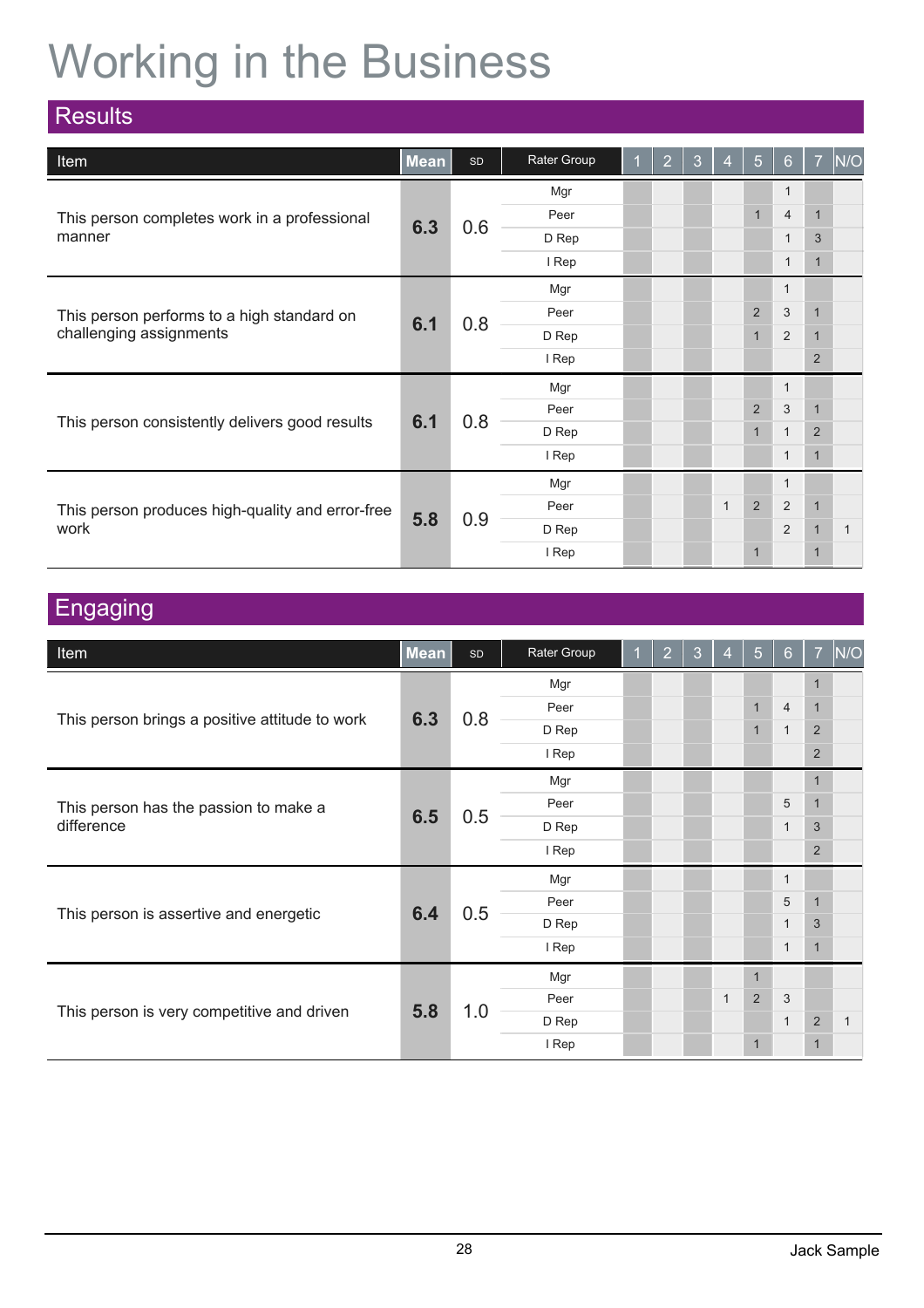## Working on the Business

| Accountability                                                      |             |           |             |   |                |   |                |                |                |                |                |
|---------------------------------------------------------------------|-------------|-----------|-------------|---|----------------|---|----------------|----------------|----------------|----------------|----------------|
| <b>Item</b>                                                         | <b>Mean</b> | <b>SD</b> | Rater Group | и | $\overline{2}$ | 3 | $\overline{4}$ | 5              | 6              | $\overline{7}$ | N/O            |
| This person holds others accountable for<br>completing their work   |             |           | Mgr         |   |                |   |                |                |                |                |                |
|                                                                     | 5.7         |           | Peer        |   |                |   | $\overline{1}$ | 3              | $\overline{1}$ |                |                |
|                                                                     |             | 0.9       | D Rep       |   |                |   |                |                | 3              |                |                |
|                                                                     |             |           | I Rep       |   |                |   |                | $\overline{1}$ |                |                |                |
| This person holds people accountable to the                         |             |           | Mgr         |   |                |   |                |                |                |                |                |
|                                                                     | 5.9         |           | Peer        |   |                |   |                | $\overline{2}$ | 2              | $\mathbf{1}$   |                |
| organisation's values and expectations                              |             | 0.8       | D Rep       |   |                |   |                |                | 3              |                |                |
|                                                                     |             |           | I Rep       |   |                |   |                | $\mathbf 1$    |                |                |                |
|                                                                     |             |           | Mgr         |   |                |   | 1              |                |                |                |                |
| This person recognises and challenges poor<br>performance in others |             |           | Peer        |   |                |   | 2              | $\mathbf{1}$   | $\overline{1}$ | $\overline{1}$ |                |
|                                                                     | 5.2         | 1.2       | D Rep       |   |                |   |                | $\overline{2}$ |                |                |                |
|                                                                     |             |           | I Rep       |   |                |   |                |                |                |                | $\overline{2}$ |

### **Motivation**

| Item                                                                  | <b>Mean</b> | SD                           | Rater Group | и    | $\overline{2}$ | 3 | $\overline{4}$ | $\sqrt{5}$     | 6              | $\overline{7}$ | N/O |  |
|-----------------------------------------------------------------------|-------------|------------------------------|-------------|------|----------------|---|----------------|----------------|----------------|----------------|-----|--|
| This person works hard to improve morale                              |             |                              | Mgr         |      |                |   |                |                |                |                |     |  |
|                                                                       | 5.8         |                              | Peer        |      |                |   |                | 3              | 2              | $\overline{1}$ |     |  |
|                                                                       |             | 0.9                          | D Rep       |      |                |   |                | $\mathbf{1}$   | $\mathbf{1}$   | $\overline{2}$ |     |  |
|                                                                       |             |                              | I Rep       |      |                |   |                |                |                | $\mathbf{1}$   |     |  |
|                                                                       |             |                              | Mgr         |      |                |   |                |                |                |                |     |  |
| This person helps create a positive working                           |             |                              |             | Peer |                |   |                |                | $\overline{4}$ | $\mathbf{1}$   |     |  |
| environment that encourages people to work to<br>their full potential |             | 0.8<br>5.8<br>D Rep<br>I Rep |             |      |                | 3 |                |                |                |                |     |  |
|                                                                       |             |                              |             |      |                |   |                |                | $\mathbf 1$    | $\overline{1}$ |     |  |
|                                                                       |             |                              | Mgr         |      |                |   |                |                |                |                |     |  |
| This person is effective in coaching and<br>developing others         | 5.7         |                              | Peer        |      |                |   |                | $\overline{4}$ | $\mathbf{1}$   | 1              |     |  |
|                                                                       |             | 0.8                          | D Rep       |      |                |   |                |                | 3              |                |     |  |
|                                                                       |             |                              | I Rep       |      |                |   |                |                | $\mathbf{1}$   | 1              |     |  |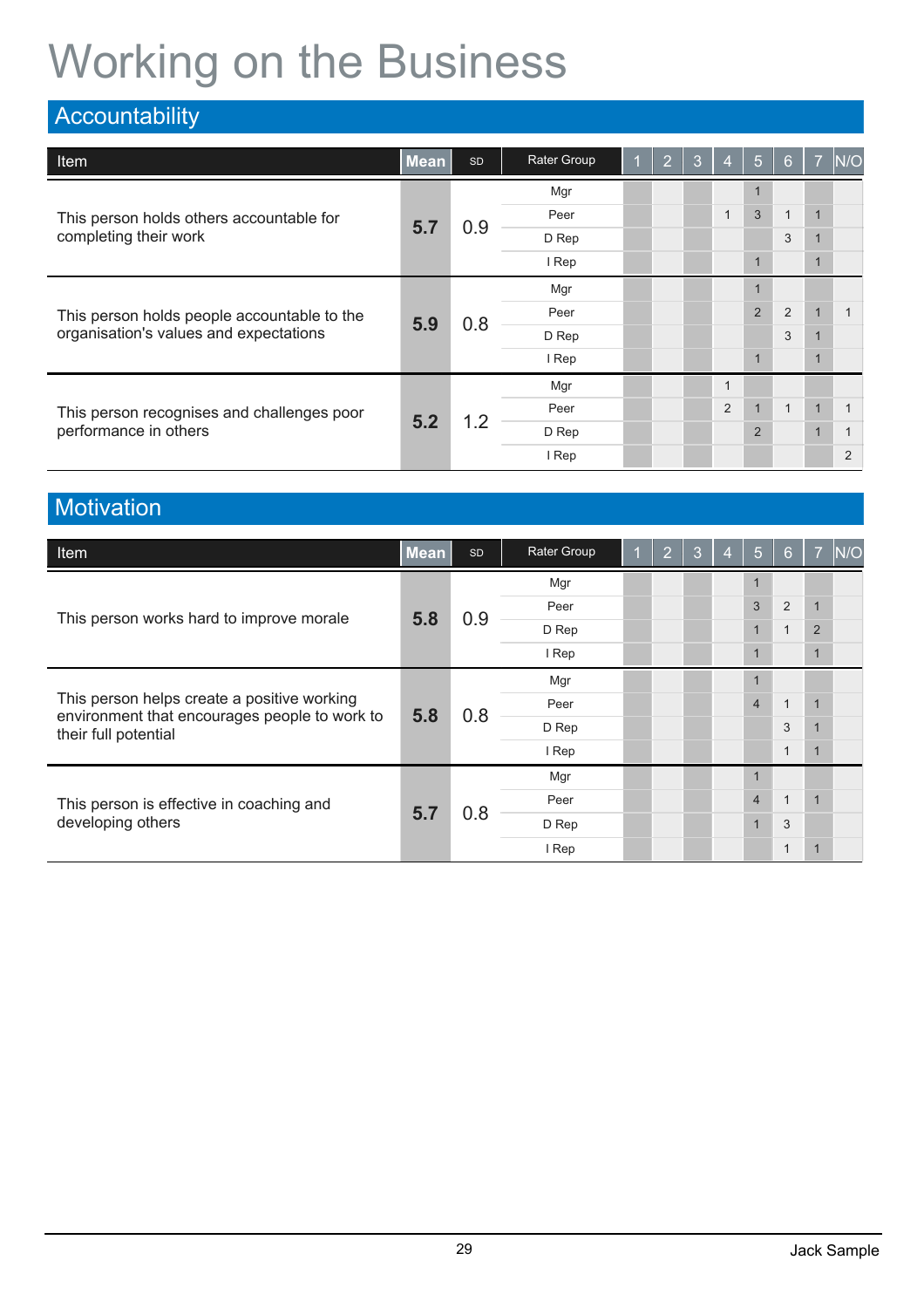## Working on the Business

| <b>Strategy</b>                                                                  |             |           |             |   |                |   |                |                |              |                |     |
|----------------------------------------------------------------------------------|-------------|-----------|-------------|---|----------------|---|----------------|----------------|--------------|----------------|-----|
| Item                                                                             | <b>Mean</b> | <b>SD</b> | Rater Group | и | $\overline{2}$ | 3 | $\overline{4}$ | 5              | 6            | $\overline{7}$ | N/O |
| This person is very effective in setting long-term<br>stretch goals              |             |           | Mgr         |   |                |   |                |                |              |                |     |
|                                                                                  |             |           | Peer        |   |                |   |                | $\overline{4}$ |              | $\blacksquare$ |     |
|                                                                                  | 5.7         | 0.9       | D Rep       |   |                |   |                |                |              |                |     |
|                                                                                  |             |           | I Rep       |   |                |   |                |                | $\mathbf 1$  |                |     |
| This person sets high expectations for                                           |             |           | Mgr         |   |                |   |                |                |              |                |     |
|                                                                                  | 5.8         | 0.9       | Peer        |   |                |   | $\overline{4}$ |                | $\mathbf{1}$ | 1              |     |
| performance and performance improvement                                          |             |           | D Rep       |   |                |   |                |                |              | $\overline{2}$ |     |
|                                                                                  |             |           | I Rep       |   |                |   |                |                | $\mathbf{1}$ | 1              |     |
|                                                                                  |             |           | Mgr         |   |                |   | $\mathbf 1$    |                |              |                |     |
| This person promotes and communicates a<br>long-term vision for our organisation |             |           | Peer        |   |                |   |                | 3              | $\mathbf{1}$ | $\mathbf{1}$   |     |
|                                                                                  | 5.7         | 1.0       | D Rep       |   |                |   |                |                | 2            | 1              |     |
|                                                                                  |             |           | I Rep       |   |                |   |                |                |              | $\overline{1}$ |     |

### Innovation

| <b>Item</b>                                                                             | <b>Mean</b> | SD                           | Rater Group | 1            | $\overline{2}$ | 3 | $\overline{4}$ | 5              | 6              | $\overline{7}$ | N/O |
|-----------------------------------------------------------------------------------------|-------------|------------------------------|-------------|--------------|----------------|---|----------------|----------------|----------------|----------------|-----|
| This person always looks for improvement<br>opportunities and to deliver better results |             |                              | Mgr         |              |                |   |                |                | $\mathbf 1$    |                |     |
|                                                                                         |             |                              | Peer        |              |                |   |                | $\mathbf{1}$   | $\overline{4}$ | $\overline{1}$ |     |
|                                                                                         | 6.1         | 0.6                          | D Rep       |              |                |   |                | 3              | 1              |                |     |
|                                                                                         |             |                              | I Rep       |              |                |   |                |                |                | 1              |     |
| This person often suggests new and original                                             |             |                              | Mgr         |              |                |   |                |                |                |                |     |
|                                                                                         |             |                              | Peer        |              |                |   |                | $\overline{2}$ | 3              |                |     |
| ideas                                                                                   |             | 0.7<br>5.8<br>D Rep<br>I Rep |             | $\mathbf{1}$ | 3              |   |                |                |                |                |     |
|                                                                                         |             |                              |             |              |                |   |                |                | $\mathbf{1}$   | $\mathbf{1}$   |     |
|                                                                                         |             |                              | Mgr         |              |                |   |                |                |                |                |     |
| This person thinks long-term about new<br>opportunities                                 |             |                              | Peer        |              |                |   | $\mathbf 1$    |                | 3              | 1              |     |
|                                                                                         | 6.0         | 0.9                          | D Rep       |              |                |   |                |                | $\overline{4}$ |                |     |
|                                                                                         |             |                              | I Rep       |              |                |   |                |                |                | $\overline{2}$ |     |